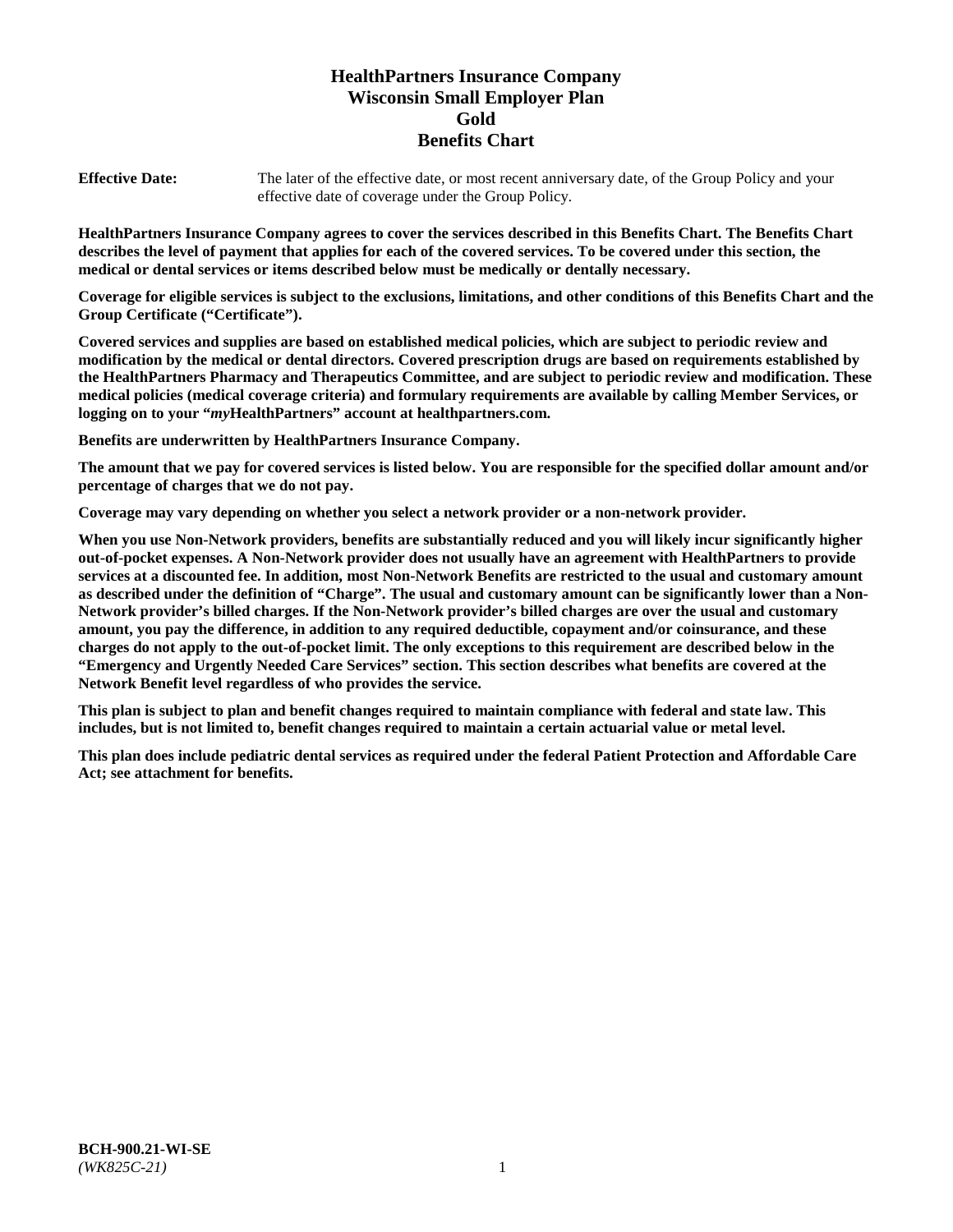# **These definitions apply to this Benefits Chart. They also apply to the Certificate.**

| <b>Biosimilar Drug:</b> | A prescription drug, approved by the Food and Drug Administration (FDA), that the FDA has<br>determined is biosimilar to and interchangeable with a biological brand name drug. Biosimilar<br>drugs are not considered generic drugs and are not covered under the generic drug benefit.                                                                                                                                                                                                                                                                                                                                                     |
|-------------------------|----------------------------------------------------------------------------------------------------------------------------------------------------------------------------------------------------------------------------------------------------------------------------------------------------------------------------------------------------------------------------------------------------------------------------------------------------------------------------------------------------------------------------------------------------------------------------------------------------------------------------------------------|
| <b>Brand Name Drug:</b> | A prescription drug, approved by the Food and Drug Administration (FDA), that is manufactured,<br>sold, or licensed for sale under a trademark by the pharmaceutical company that originally<br>researched and developed the drug. Brand name drugs have the same active-ingredient formula as<br>the generic version of the drug. However, generic drugs are manufactured and sold by other drug<br>manufacturers and are generally not available until after the patent on the brand name drug has<br>expired. A few brand name drugs may be covered at the generic drug benefit level if this is<br>indicated on the formulary.           |
| <b>Calendar Year</b>    | This is the 12-month period beginning 12:01 A.M. Central Time, on January 1, and ending 12:00<br>A.M. Central Time of the next following December 31.                                                                                                                                                                                                                                                                                                                                                                                                                                                                                        |
| <b>Charge:</b>          | For covered services delivered by a network provider, this is the provider's discounted fee for a<br>given medical/surgical service, procedure or item.                                                                                                                                                                                                                                                                                                                                                                                                                                                                                      |
|                         | For covered services delivered by non-network providers, a contracted rate may apply if such<br>arrangement is available to HealthPartners.                                                                                                                                                                                                                                                                                                                                                                                                                                                                                                  |
|                         | For the usual and customary charge for covered services delivered by non-network providers, our<br>payment is calculated using one of the following options to be determined at HealthPartners'<br>discretion: 1) a percentage of the Medicare fee schedule; 2) a comparable schedule if the service is<br>not on the Medicare fee schedule; or 3) a commercially reasonable rate for such service.                                                                                                                                                                                                                                          |
|                         | The usual and customary charge is the maximum amount allowed that we consider in the<br>calculation of the payment of charges incurred for certain covered services. You must pay for any<br>charges above the usual and customary charge, and they do not apply to the out-of-pocket limit.                                                                                                                                                                                                                                                                                                                                                 |
|                         | A charge is incurred for covered ambulatory medical and surgical services, on the date the service<br>or item is provided. A charge is incurred for covered inpatient services, on the date of admission to<br>a hospital. To be covered, a charge must be incurred on or after your effective date and on or<br>before the termination date.                                                                                                                                                                                                                                                                                                |
| Copayment/Coinsurance:  | The specified dollar amount, or percentage, of charges incurred for covered services, which we do<br>not pay, but which you must pay, each time you receive certain medical services, procedures or<br>items. Our payment for those covered services or items begins after the copayment or coinsurance<br>is satisfied. Covered services or items requiring a copayment or coinsurance are specified in this<br>Benefits Chart.                                                                                                                                                                                                             |
|                         | For services provided by a network provider:<br>An amount which is listed as a flat dollar copayment is applied to a network provider's discounted<br>charge for a given service. However, if the network provider's discounted charge for a service or<br>item is less than the flat dollar copayment, you will pay the network provider's discounted charge.<br>An amount which is listed as a percentage of charges or coinsurance is based on the network<br>provider's discounted charges, calculated at the time the claim is processed, which may include an<br>agreed upon fee schedule rate for case rate or withhold arrangements. |
|                         | For services provided by a non-network provider:<br>Any copayment or coinsurance is applied to the lesser of the provider's charges or the usual and<br>customary charge for a service.                                                                                                                                                                                                                                                                                                                                                                                                                                                      |
|                         | A copayment or coinsurance is due at the time a service is provided, or when billed by the<br>provider. The copayment or coinsurance applicable for a scheduled visit with a HealthPartners<br>network provider will be collected for each visit, late cancellation and failed appointment.                                                                                                                                                                                                                                                                                                                                                  |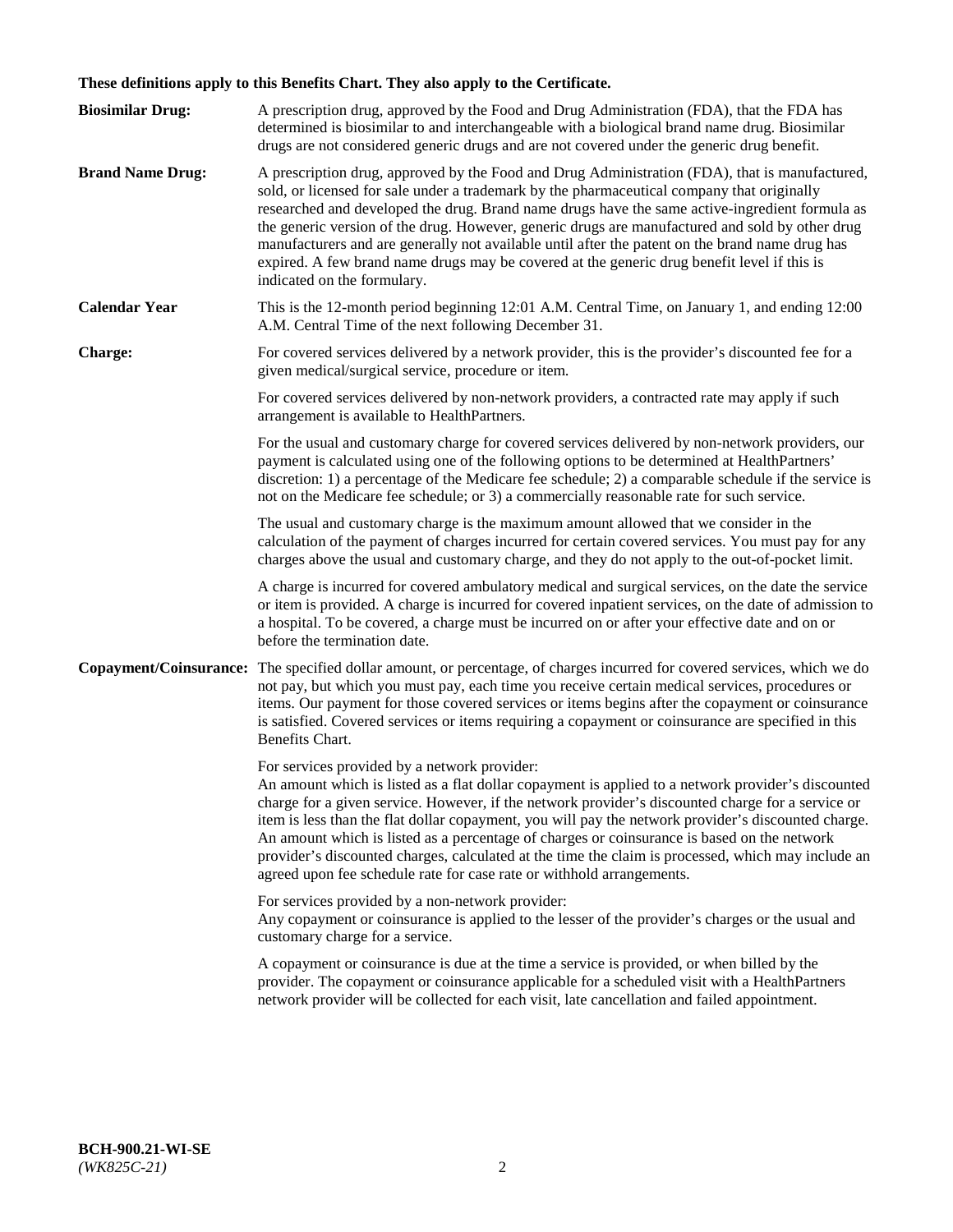| Deductible:                                | The specified dollar amount of charges incurred for covered services, which we do not pay, but an<br>enrollee or a family has to pay first in a calendar year. Our payment for those services or items<br>begins after the deductible is satisfied. For network providers, the amount of the charges that apply<br>to the deductible are based on the network provider's discounted charges, calculated at the time<br>the claim is processed, which may include an agreed upon fee schedule rate for case rate or<br>withhold arrangements. For non-network providers, the amount of charges that apply to the<br>deductible are the lesser of the provider's charges or the usual and customary charge for a service. |
|--------------------------------------------|-------------------------------------------------------------------------------------------------------------------------------------------------------------------------------------------------------------------------------------------------------------------------------------------------------------------------------------------------------------------------------------------------------------------------------------------------------------------------------------------------------------------------------------------------------------------------------------------------------------------------------------------------------------------------------------------------------------------------|
|                                            | Any amounts paid or reimbursed by a third party, including but not limited to: point of service<br>rebates, manufacturer coupons, manufacturer debits cards or other forms of direct reimbursement<br>to an Insured for a product or service, will not apply toward your deductible, to the extent<br>permitted under state and federal law.                                                                                                                                                                                                                                                                                                                                                                            |
|                                            | Your plan has an embedded deductible. This means once an Insured meets the individual<br>deductible, the plan begins paying benefits for that person. If two or more members of the family<br>meet the family deductible, the plan begins paying benefits for all members of the family,<br>regardless of whether each Insured has met the individual deductible. However, an Insured may<br>not contribute more than the individual deductible toward the family deductible.                                                                                                                                                                                                                                           |
|                                            | All services are subject to the deductible unless otherwise indicated below in this Benefits Chart.                                                                                                                                                                                                                                                                                                                                                                                                                                                                                                                                                                                                                     |
| Formulary:                                 | This is a current list, which may be revised from time to time, of prescription drugs, medications,<br>equipment and supplies covered by us as indicated in this Benefits Chart which are covered at the<br>highest benefit level. Some drugs on the formulary may require prior authorization to be covered<br>as formulary drugs. The formulary, and information on drugs that require prior authorization, are<br>available by calling Member Services, or logging on to your "myHealthPartners" account at<br>healthpartners.com.                                                                                                                                                                                   |
| <b>Generic Drug:</b>                       | A prescription drug, approved by the Food and Drug Administration (FDA), that the FDA has<br>determined is comparable to a brand name drug product in dosage form, strength, route of<br>administration, quality, intended use and documented bioequivalence. Generally, generic drugs<br>cost less than brand name drugs. Some brand name drugs may be covered at the generic drug<br>benefit level if this is indicated on the formulary.                                                                                                                                                                                                                                                                             |
| <b>Lifetime Maximum</b><br><b>Benefit:</b> | The specified coverage limit actually paid by us for services and/or charges incurred by you for any<br>given procedure or diagnosis. Payment of benefits under this Benefits Chart ceases when that lifetime<br>maximum benefit is reached. You have to pay for any subsequent charges.                                                                                                                                                                                                                                                                                                                                                                                                                                |
| <b>Non-Formulary Drug:</b>                 | This is a prescription drug, approved by the Food and Drug Administration (FDA), that is not on<br>the formulary, is medically necessary and is not investigative or experimental or otherwise<br>excluded under the Certificate.                                                                                                                                                                                                                                                                                                                                                                                                                                                                                       |
|                                            | Out-of-Pocket Expenses: You pay the specified copayments/coinsurance and deductibles applicable for particular services,<br>subject to the out-of-pocket limit described below. These amounts are in addition to the monthly<br>premium payments.                                                                                                                                                                                                                                                                                                                                                                                                                                                                       |
| <b>Out-of-Pocket Limit:</b>                | You pay the copayments/coinsurance and deductibles for covered services, to the individual or<br>family out-of-pocket limit. Thereafter we cover 100% of the charges incurred for all other covered<br>services, for the rest of the calendar year. You pay amounts greater than the out-of-pocket limit if<br>you exceed any lifetime maximum benefit or any visit or day limits.                                                                                                                                                                                                                                                                                                                                      |
|                                            | Non-Network Benefits above the usual and customary charge (see definition of charge above) do<br>not apply to the out-of-pocket limit.                                                                                                                                                                                                                                                                                                                                                                                                                                                                                                                                                                                  |
|                                            | Non-Network Benefits for transplant surgery do not apply to the out-of-pocket limit.                                                                                                                                                                                                                                                                                                                                                                                                                                                                                                                                                                                                                                    |
|                                            | Any amounts paid or reimbursed by a third party, including but not limited to: point of service<br>rebates, manufacturer coupons, manufacturer debit cards or other forms of direct reimbursement to<br>an Insured for a product or service, will not apply as an out-of-pocket expense, to the extent<br>permitted under state and federal law.                                                                                                                                                                                                                                                                                                                                                                        |
|                                            | You are responsible to keep track of the out-of-pocket expenses. Contact Member Services for<br>assistance in determining the amount paid by the enrollee for specific eligible services received.<br>Claims for reimbursement under the out-of-pocket limit provisions are subject to the same time<br>limits and provisions described under the "Claims Provisions" section of the Certificate.                                                                                                                                                                                                                                                                                                                       |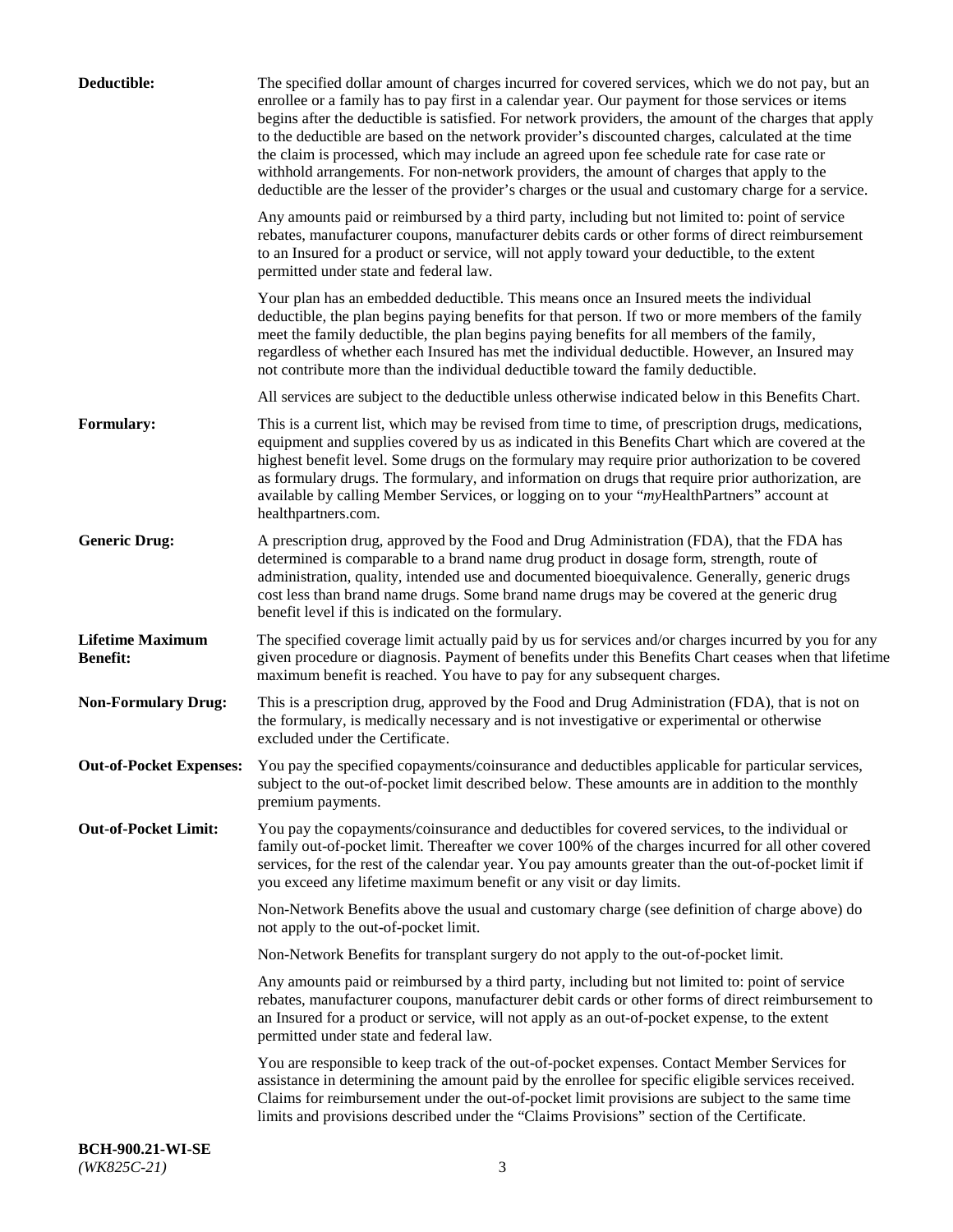**Specialty Drug List:** This is a current list, which may be revised from time to time, of prescription drugs, medications, equipment and supplies, which are typically bio-pharmaceuticals. The purpose of a specialty drug list is to facilitate enhanced monitoring of complex therapies used to treat specific conditions. Specialty drugs are covered by us as indicated in this Benefits Chart. The specialty drug list is available by calling Member Services, or logging on to your "*my*HealthPartners" account at [healthpartners.com.](http://www.healthpartners.com/) **virtuwell:** This is an online service that you may use to receive a diagnosis and treatment for certain routine conditions, such as a cold and flu, ear pain and sinus infections. You may access the virtuwell

website at [virtuwell.com.](http://www.virtuwell.com/)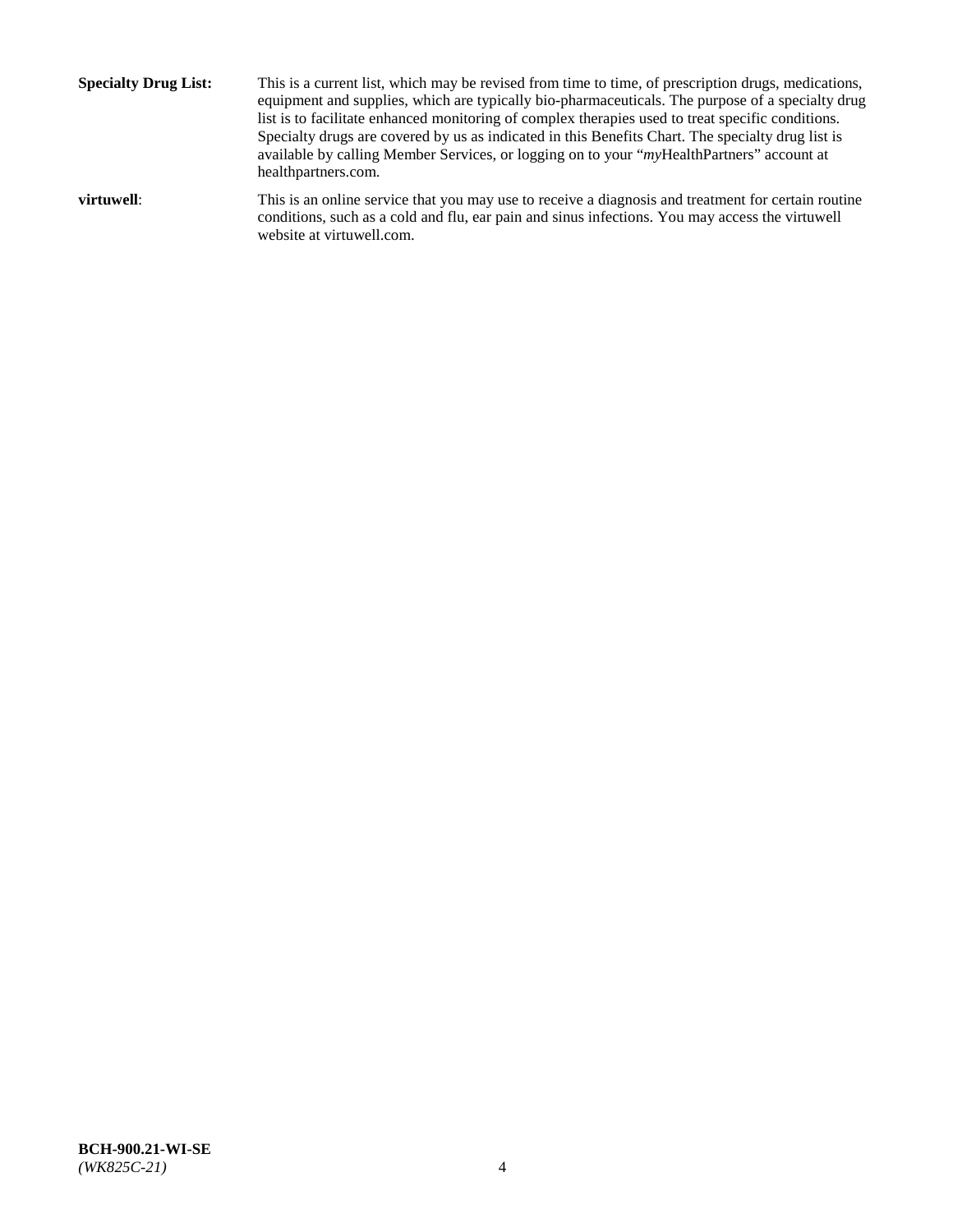## **DEDUCTIBLES AND OUT-OF-POCKET LIMITS**

#### **Individual Calendar Year Deductible**

| <b>Network Benefits</b> | <b>Non-Network Benefits</b> |
|-------------------------|-----------------------------|
| \$500                   | \$10,000                    |

#### **Family Calendar Year Deductible**

| Network Benefits | <b>Non-Network Benefits</b> |
|------------------|-----------------------------|
| \$1,500          | \$20,000                    |

Separate deductibles must be satisfied under the Network Benefits and Non-Network Benefits.

Your plan has an embedded deductible. This means once an Insured meets the individual deductible, the plan begins paying benefits for that person. If two or more members of the family meet the family deductible, the plan begins paying benefits for all members of the family, regardless of whether each Insured has met the individual deductible. However, an Insured may not contribute more than the individual deductible toward the family deductible.

Any amounts paid or reimbursed by a third party, including but not limited to: point of service rebates, manufacturer coupons, manufacturer debits cards or other forms of direct reimbursement to an Insured for a product or service, will not apply toward your deductible, to the extent permitted under state and federal law.

## **Individual Calendar Year Out-of-Pocket Limit**

| <b>Network Benefits</b> | <b>Non-Network Benefits</b> |
|-------------------------|-----------------------------|
| \$6,250                 | \$30,000                    |

## **Family Calendar Year Out-of-Pocket Limit**

| <b>Network Benefits</b> | Non-Network Benefits |
|-------------------------|----------------------|
| \$12,500                | \$60,000             |

Separate Out-of-Pocket Limits must be satisfied under Network Benefits and Non-Network Benefits.

Non-Network Benefits above the usual and customary charge will not apply to the individual or family Out-of-Pocket Limit.

Non-Network Benefits for transplant surgery do not apply to the Out-of-Pocket Limit.

Any amounts paid or reimbursed by a third party, including but not limited to: point of service rebates, manufacturer coupons, manufacturer debit cards or other forms of direct reimbursement to an Insured for a product or service, will not apply as an out-of-pocket expense, to the extent permitted under state and federal law.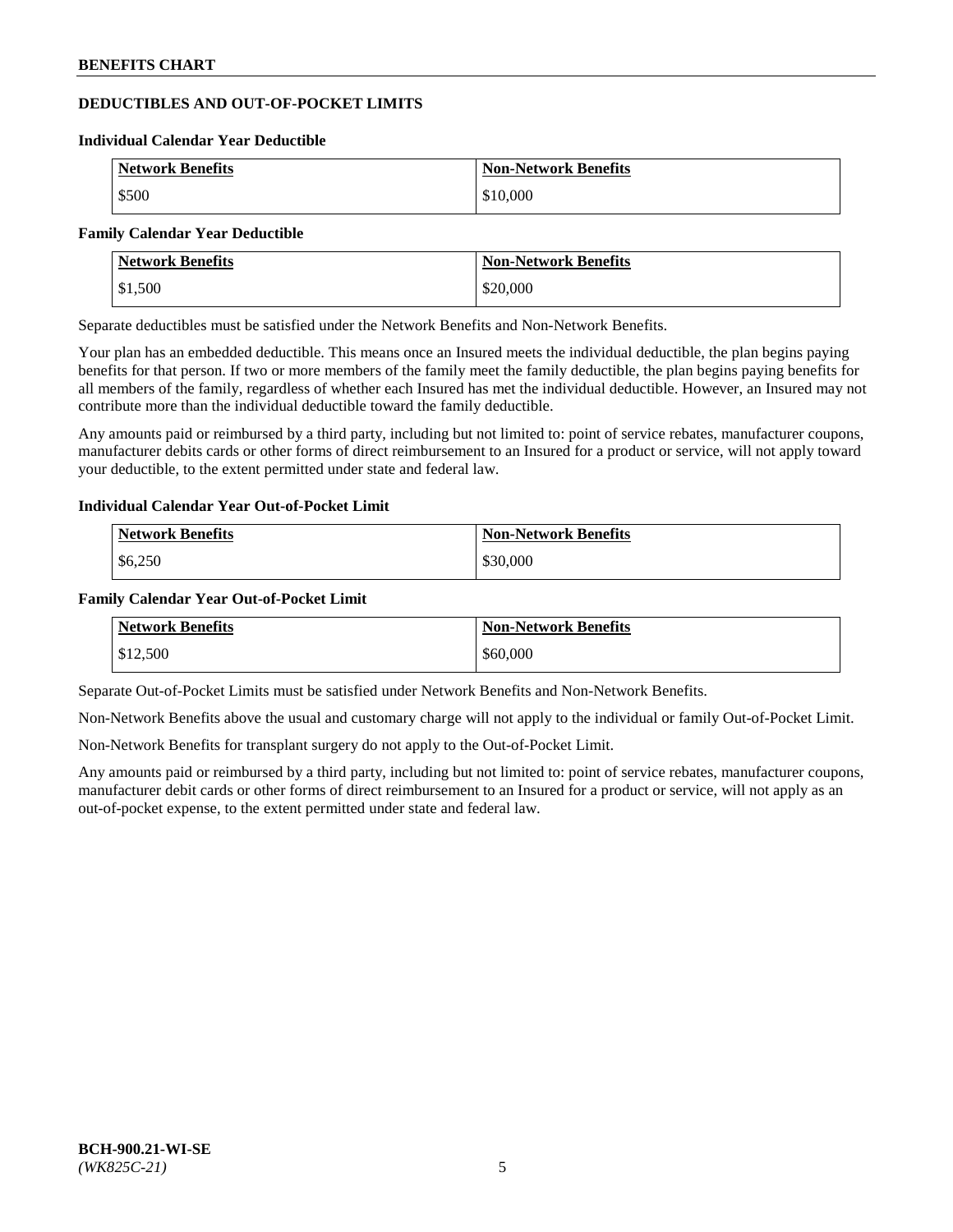# **AMBULANCE AND MEDICAL TRANSPORTATION**

### **Covered Services:**

We cover ambulance and medical transportation for medical emergencies and as shown below.

We also cover medically necessary, non-emergency transportation if it meets our medical coverage criteria. Covered services and supplies are based on established medical policies, which are subject to periodic review and modification by the medical directors. These medical policies (medical coverage criteria) and applicable prior authorization requirements are available by calling Member Services, or logging on to your "*my*HealthPartners" account a[t healthpartners.com.](https://www.healthpartners.com/hp/index.html)

#### **Ambulance and Medical Transportation (other than non-emergency fixed wing air ambulance transportation)**

| <b>Network Benefits</b>      | <b>Non-Network Benefits</b> |
|------------------------------|-----------------------------|
| 70% of the charges incurred. | See Network Benefits.       |

#### **Non-Emergency Fixed Wing Air Ambulance Transportation**

| <b>Network Benefits</b>      | <b>Non-Network Benefits</b>  |
|------------------------------|------------------------------|
| 70% of the charges incurred. | 50% of the charges incurred. |

#### **Not Covered:**

See "Services Not Covered" in the Certificate.

## **AUTISM TREATMENT**

#### **Covered Services:**

Your network provider will coordinate the prior authorization process for any autism treatment services. You may call Member Services at 952-883-5000 or toll-free at 1-800-883-2177 if you have any questions or concerns regarding the authorization process.

Please call Member Services at 952-883-5000 or toll-free at 1-800-883-2177 to request authorization for autism treatment services from a non-network provider.

We cover prior authorized evidence-based intensive-level and nonintensive-level treatment of autism spectrum disorders (autism disorder, Asperger's syndrome or pervasive development disorder not otherwise specified).

Covered services are based on established medical policies, which are subject to periodic review and modification by the medical or dental directors. These medical policies (medical coverage criteria) are available by calling Member Services, or logging on to your "*my*HealthPartners" account at [healthpartners.com.](https://www.healthpartners.com/hp/index.html)

**Intensive-Level Services** for children diagnosed with autism spectrum disorders. Intensive-level services must begin on or after two years of age and end before nine years of age. Intensive-level services, on average, are services provided for more than 20 hours of treatment per week. (The average number of hours a week is calculated over a six-month period.)

| <b>Network Benefits</b>                                                                                                                              | <b>Non-Network Benefits</b>                                              |
|------------------------------------------------------------------------------------------------------------------------------------------------------|--------------------------------------------------------------------------|
| 100% of the charges incurred, subject to a<br>copayment of \$45 per visit.<br>Deductible does not apply.<br>Limited to 235 visits per calendar year. | 50% of the charges incurred.<br>Limited to 235 visits per calendar year. |

The maximum number of visits is combined for Network Benefits and Non-Network Benefits.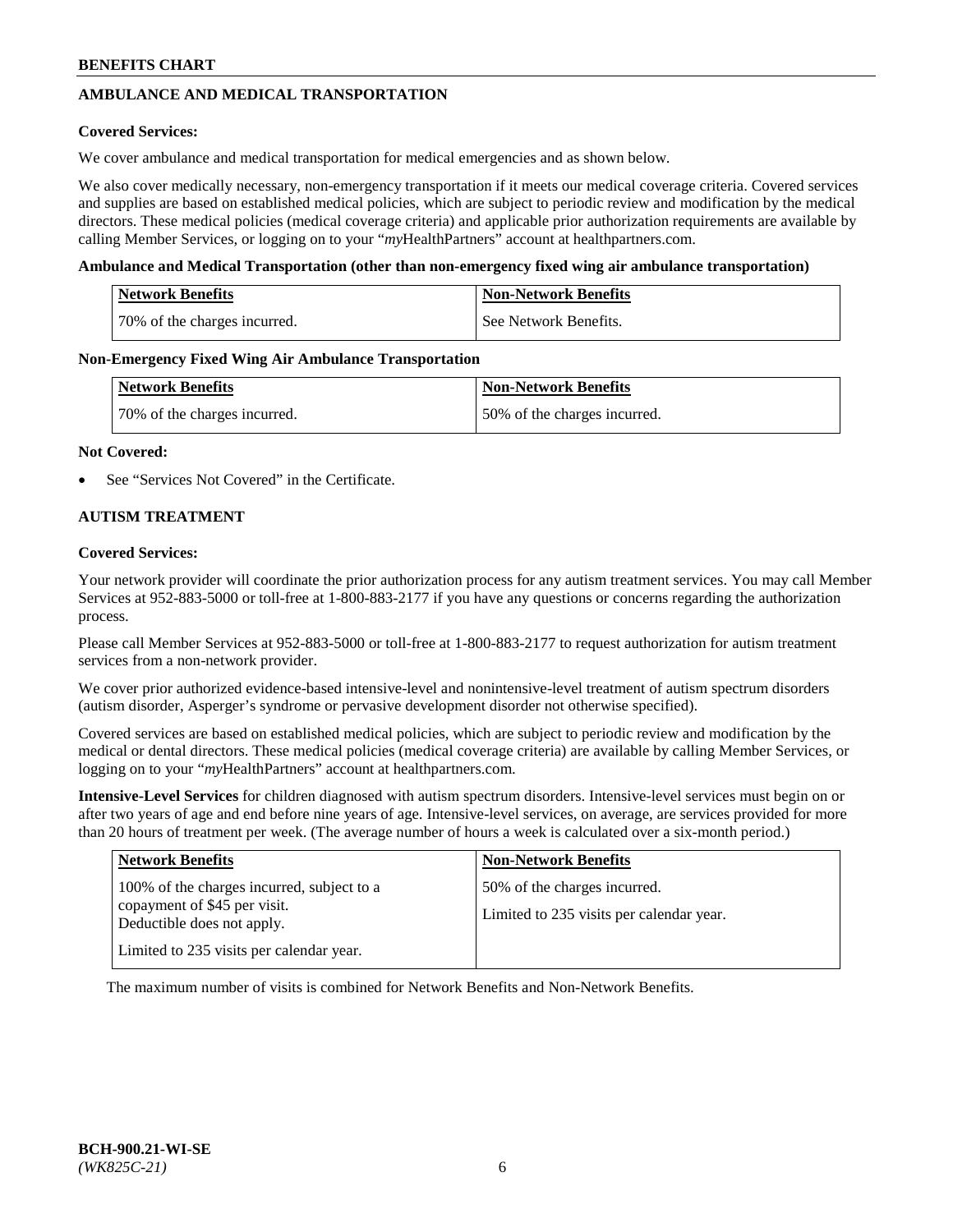## **Intensive-Level Services Lifetime Maximum Benefit**

| <b>Network Benefits</b>                               | <b>Non-Network Benefits</b>                           |
|-------------------------------------------------------|-------------------------------------------------------|
| 4 years of cumulative services under this plan or any | 4 years of cumulative services under this plan or any |
| other plan.                                           | other plan.                                           |

The Lifetime Maximum Benefit is combined for Network Benefits and Non-Network Benefits.

#### **Nonintensive-Level Services** for Insureds diagnosed with autism spectrum disorders

| <b>Network Benefits</b>                                                                                                                              | <b>Non-Network Benefits</b>                                              |
|------------------------------------------------------------------------------------------------------------------------------------------------------|--------------------------------------------------------------------------|
| 100% of the charges incurred, subject to a<br>copayment of \$45 per visit.<br>Deductible does not apply.<br>Limited to 120 visits per calendar year. | 50% of the charges incurred.<br>Limited to 120 visits per calendar year. |

The maximum number of visits is combined for Network Benefits and Non-Network Benefits.

#### **Not Covered:**

See "Services Not Covered" in the Certificate.

## **BEHAVIORAL HEALTH SERVICES**

#### **Covered Services:**

Covered services are based on established medical policies, which are subject to periodic review and modification by the medical directors. These medical policies (medical coverage criteria) are available by calling Member Services, or logging on to your "*my*HealthPartners" account at [healthpartners.com.](https://www.healthpartners.com/hp/index.html)

**Transitional Treatment Services.** These are services for the treatment of nervous or mental disorders, alcoholism or other drug abuse problems which are provided to an Insured in a less restrictive manner than are inpatient hospital services but in a more intensive manner than are outpatient services. Transitional treatment services are services offered by a provider, and certified by the Wisconsin Department of Health Services for each of the following (except the last bulleted item):

- Mental health services for covered adults in a day treatment program.
- Mental health services for covered children in a day hospital treatment program.
- Services for persons with chronic mental illness provided through a community support program.
- Residential treatment programs for alcohol and/or drug dependent covered persons.
- Alcohol and Other Drug Abuse (AODA) services in, a day treatment program.
- Services for persons who are experiencing a mental health crisis or who are in a situation likely to turn into a mental health crisis if support is not provided.
- Intensive outpatient programs for the treatment of psychoactive substance use disorders provided in accordance with the patient placement criteria of the American Society of Addiction Medicine.

#### **Mental Health Services**

We cover services for mental health diagnoses as described in the Diagnostic and Statistical Manual of Mental Disorders – Fifth Edition (DSM 5) (most recent edition) that lead to significant disruption of function in your life.

We provide coverage for mental health treatment ordered by a Wisconsin court under a valid court order that is issued on the basis of a behavioral care evaluation performed by a licensed psychiatrist or doctoral level licensed psychologist, which includes a diagnosis and an individual treatment plan for care in the most appropriate, least restrictive environment. We must be given a copy of the court order and the behavioral care evaluation, and the service must be a covered benefit under this plan, and the service must be provided by a network provider, or other provider as required by law.

**Outpatient Services:** We cover medically necessary outpatient professional mental health services for evaluation, crisis intervention, and treatment of mental health disorders.

A comprehensive diagnostic assessment will be made of each patient as the basis for a determination by a mental health professional, concerning the appropriate treatment and the extent of services required.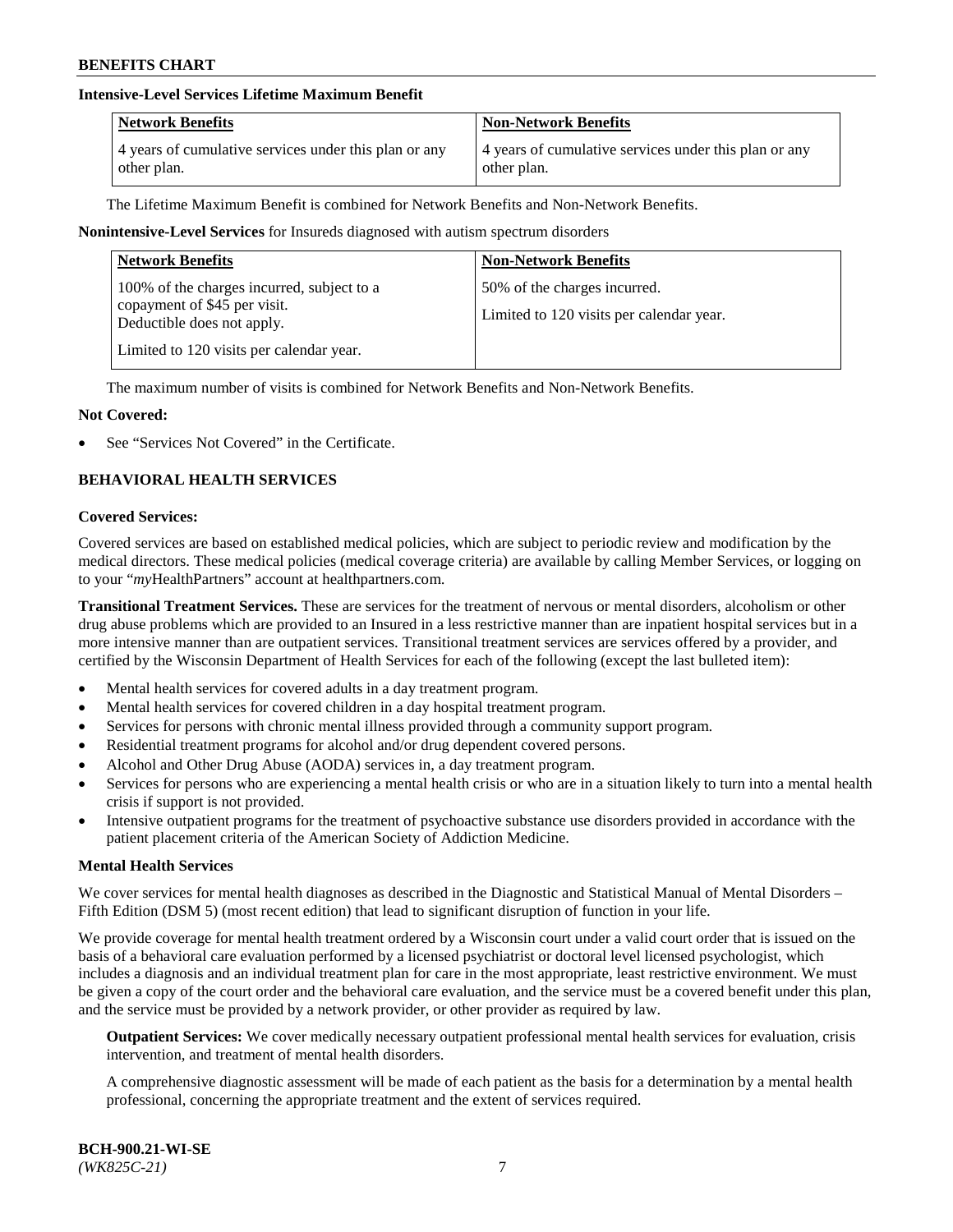Outpatient services we cover for a diagnosed mental health condition include the following:

- Individual, group, family and multi-family therapy.
- Medication management provided by a physician, certified nurse practitioner, or physician's assistant.
- Psychological testing services for the purposes of determining the differential diagnoses and treatment planning for patients currently receiving behavioral health services.
- Partial hospitalization services in a licensed hospital or community mental health center.
- Psychotherapy and nursing services provided in the home if authorized by us.
- Treatment of gender dysphoria that meets medical coverage criteria.

| <b>Network Benefits</b>                                                                                                                                                                                                                           | <b>Non-Network Benefits</b>  |
|---------------------------------------------------------------------------------------------------------------------------------------------------------------------------------------------------------------------------------------------------|------------------------------|
| 100% of the charges incurred, subject to a<br>copayment of \$45 per visit.<br>Deductible does not apply.<br>For family therapy, only one copayment will be<br>charged, regardless of the number of Insureds primarily<br>involved in the therapy. | 50% of the charges incurred. |

## **Group Therapy**

| <b>Network Benefits</b>                                                                                     | <b>Non-Network Benefits</b>  |
|-------------------------------------------------------------------------------------------------------------|------------------------------|
| 100% of the charges incurred, subject to a<br>copayment of \$22.50 per visit.<br>Deductible does not apply. | 50% of the charges incurred. |

**Inpatient Services:** We cover medically necessary inpatient services in a hospital or licensed residential treatment facility and professional services for treatment of mental health disorders. Medical stabilization is covered under inpatient hospital services in the "Hospital and Skilled Nursing Facility Services" section.

We cover residential care for the treatment of eating disorders in a licensed facility, as an alternative to inpatient care, when it is medically necessary and your physician obtains authorization from us.

| Network Benefits             | Non-Network Benefits         |
|------------------------------|------------------------------|
| 70% of the charges incurred. | 50% of the charges incurred. |

**Transitional Treatment Services:** We cover transitional treatment services described above for treatment of mental and nervous disorders.

| <b>Network Benefits</b>                                                                                  | <b>Non-Network Benefits</b>  |
|----------------------------------------------------------------------------------------------------------|------------------------------|
| 100% of the charges incurred, subject to a<br>copayment of \$45 per visit.<br>Deductible does not apply. | 50% of the charges incurred. |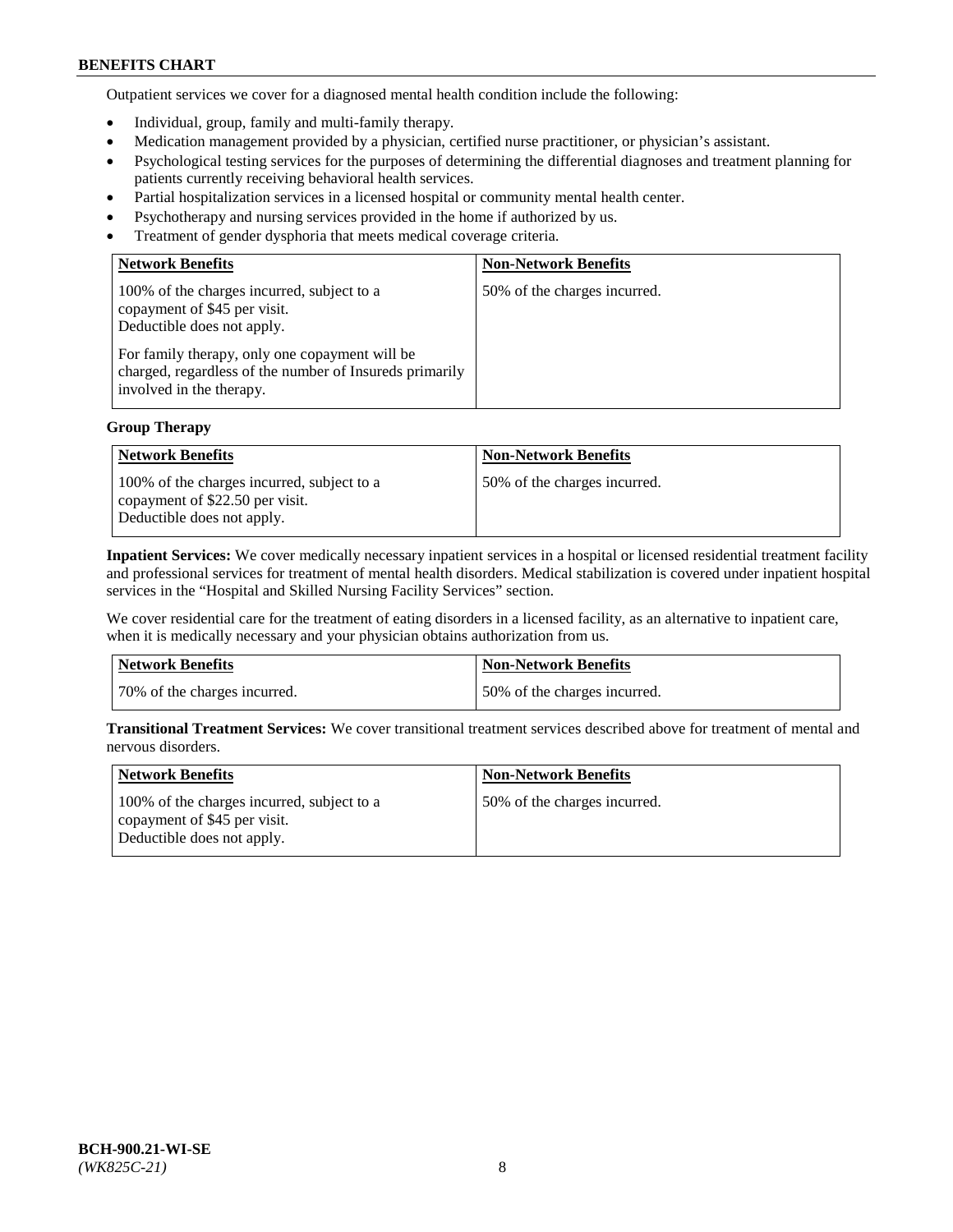# **Substance Abuse Treatment Services**

We cover medically necessary services for assessments by a licensed alcohol and drug counselor and treatment of Substance Related Disorders as defined in the latest edition of the DSM 5.

**Outpatient Services:** We cover medically necessary outpatient professional services for diagnosis and treatment of alcoholism and other drug abuse problems. Substance abuse treatment services must be provided by a program licensed by the local Department of Health Services. Outpatient services we cover for a diagnosed substance abuse disorder include the following:

- Individual, group, family, and multi-family therapy provided in an office setting.
- We cover opiate replacement therapy including methadone and buprenorphine treatment.

| <b>Network Benefits</b>                                                                                  | <b>Non-Network Benefits</b>  |
|----------------------------------------------------------------------------------------------------------|------------------------------|
| 100% of the charges incurred, subject to a<br>copayment of \$45 per visit.<br>Deductible does not apply. | 50% of the charges incurred. |

**Inpatient Services:** We cover medically necessary inpatient services in a hospital or a licensed residential primary treatment center.

We cover services provided in a hospital that is licensed by the local state and accredited by Medicare.

**Detoxification Services.** We cover detoxification services in a hospital or community detoxification facility if it is licensed by the local Department of Health Services.

| Network Benefits             | <b>Non-Network Benefits</b>  |
|------------------------------|------------------------------|
| 70% of the charges incurred. | 50% of the charges incurred. |

**Transitional Treatment Services:** We cover transitional treatment services described above for treatment of alcoholism or other drug abuse problems.

| <b>Network Benefits</b>                                                                                  | <b>Non-Network Benefits</b>  |
|----------------------------------------------------------------------------------------------------------|------------------------------|
| 100% of the charges incurred, subject to a<br>copayment of \$45 per visit.<br>Deductible does not apply. | 50% of the charges incurred. |

**Additional Mental Health and Substance Abuse Treatment Benefits for a Dependent Child Who is a Student:** If a dependent child is a student in a school and that school is located in Wisconsin, but outside of our service area, we cover services as required under Wisconsin Statute 609.655.

| <b>Network Benefits</b>                                                                                  | <b>Non-Network Benefits</b>  |
|----------------------------------------------------------------------------------------------------------|------------------------------|
| 100% of the charges incurred, subject to a<br>copayment of \$45 per visit.<br>Deductible does not apply. | 50% of the charges incurred. |

# **Not Covered:**

See "Services Not Covered" in the Certificate.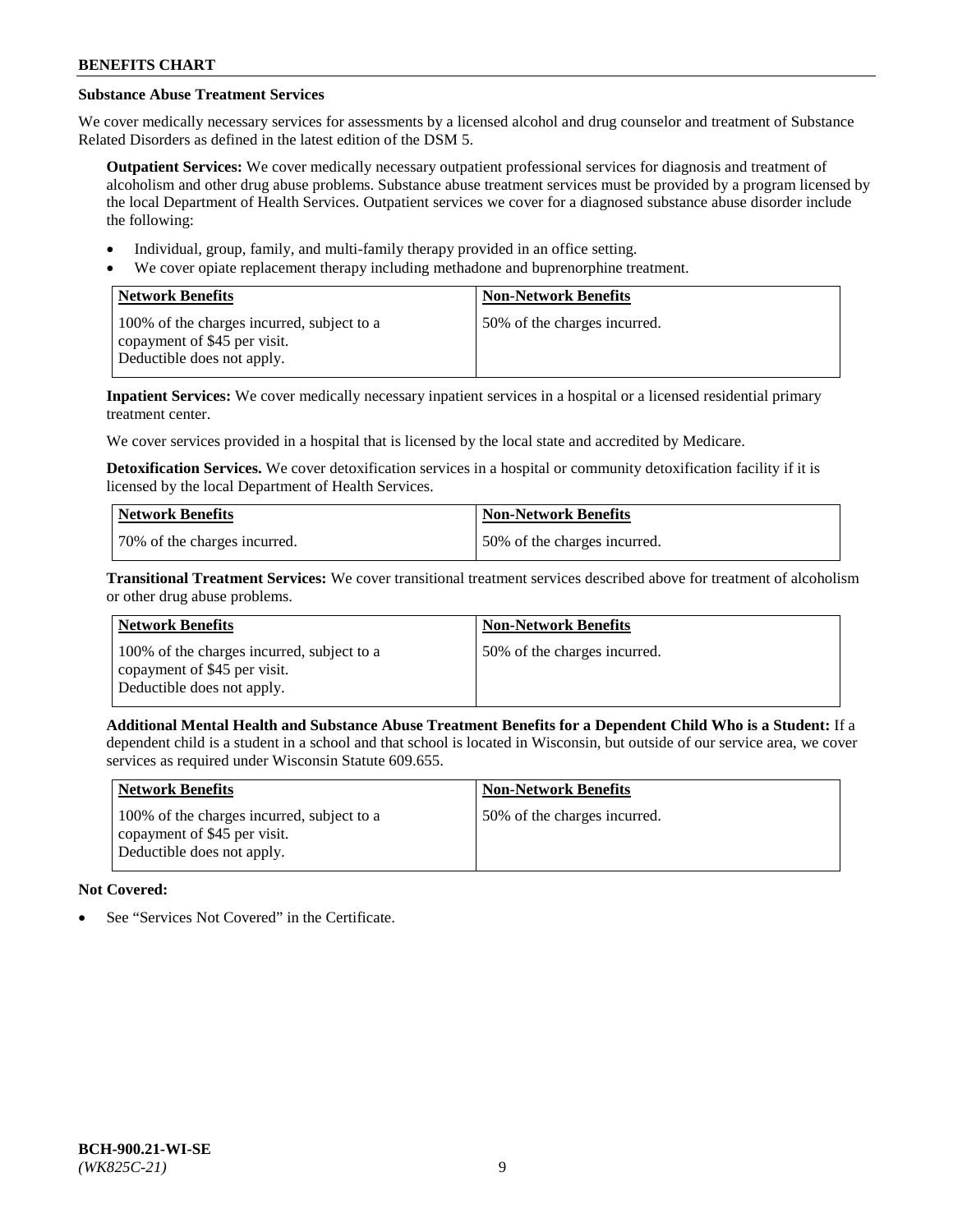# **CHIROPRACTIC SERVICES**

## **Covered Services:**

We cover chiropractic services for rehabilitative care. Chiropractic services are adjustments to any abnormal articulations of the human body, especially those of the spinal column, for the purpose of giving freedom of action to impinged nerves that may cause pain or deranged function.

Massage therapy which is performed in conjunction with other treatment/modalities by a chiropractor, is part of a prescribed treatment plan and is not billed separately is covered

| <b>Network Benefits</b>                                                                                  | <b>Non-Network Benefits</b>  |
|----------------------------------------------------------------------------------------------------------|------------------------------|
| 100% of the charges incurred, subject to a<br>copayment of \$45 per visit.<br>Deductible does not apply. | 50% of the charges incurred. |

## **Not Covered:**

- Massage therapy for the purpose of comfort or convenience of the Insured.
- See "Services Not Covered" in the Certificate.

# **CLINICAL TRIALS**

## **Covered Services:**

We cover certain routine services if you participate in a Phase I, Phase II, Phase III or Phase IV approved clinical trial that is conducted in relation to the prevention, detection, or treatment of cancer or other life-threatening disease or condition as defined in the Affordable Care Act. Approved clinical trials include (1) federally funded trials when the study or investigation is approved or funded by any of the federal agencies defined in the Public Health Services Act, section 2709 (d) (1) (A); (2) the study or investigation is conducted under an investigational new drug application reviewed by the Food and Drug Administration; and (3) the study or investigation is a drug trial that is exempt from having such an investigational new drug application. We cover routine patient costs for services that would be eligible under the Certificate and this Benefits Chart if the service were provided outside of a clinical trial.

| <b>Network Benefits</b>                                 | <b>Non-Network Benefits</b>                           |
|---------------------------------------------------------|-------------------------------------------------------|
| Coverage level is same as corresponding Network         | Coverage level is same as corresponding               |
| Benefits, depending on type of service provided such as | Non-Network Benefits, depending on type of service    |
| Office Visits for Illness or Injury, Inpatient or       | provided such as Office Visits for Illness or Injury, |
| Outpatient Hospital Services.                           | Inpatient or Outpatient Hospital Services.            |

## **Not Covered:**

- The investigative or experimental item, device or service itself.
- Items or services that are provided solely to satisfy data collection and analysis needs and that are not used in the direct clinical management of the patient.
- A service that is clearly inconsistent with widely accepted and established standards of care for a particular diagnosis.
- See "Services Not Covered" in the Certificate.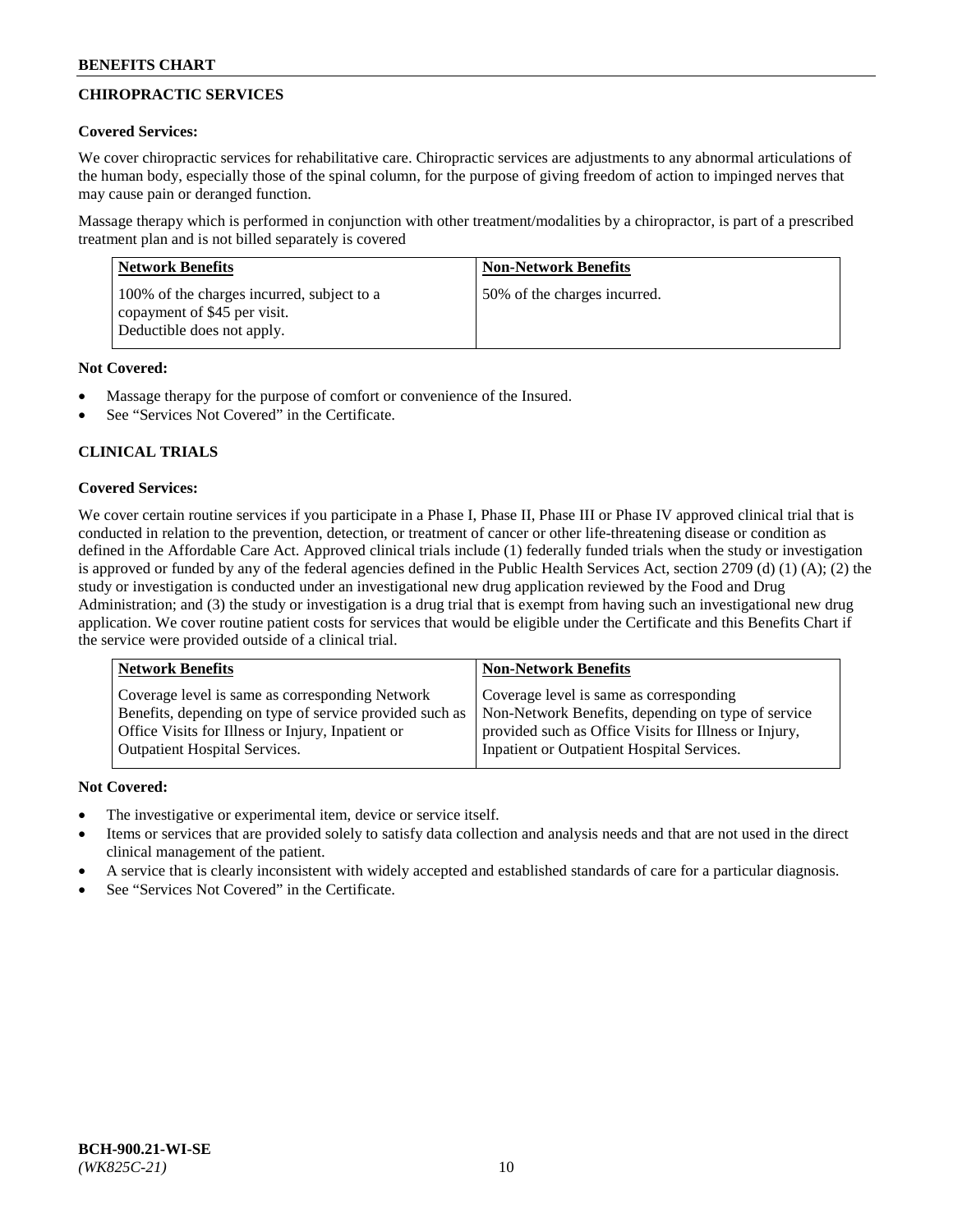# **DENTAL SERVICES**

## **Covered Services:**

We cover services as described below.

**Accidental Dental Services:** We cover dentally necessary services to treat and restore damage done to sound, natural, unrestored teeth as a result of an accidental injury. Coverage is for damage caused by external trauma to face and mouth only, not for cracked or broken teeth, which result from biting or chewing. We cover restorations, root canals, crowns and replacement of teeth lost that are directly related to the accident in which the Insured was involved. We cover initial exam, x-rays and palliative treatment including extractions, and other oral surgical procedures directly related to the accident. Subsequent treatment must be initiated within the policies time-frame and must be directly related to the accident. We do not cover restoration and replacement of teeth that are not "sound and natural" at the time of the accident.

Full mouth rehabilitations to correct occlusion (bite) and malocclusion (misaligned teeth not due to the accident) are not covered.

When an implant-supported dental prosthetic treatment is pursued, the accidental dental benefit will be applied to the prosthetic procedure. Benefits are limited to the amount that would be paid toward the placement of a removable dental prosthetic appliance that could be used in the absence of implant treatment. Care must be provided or pre-authorized by a HealthPartners dentist.

| <b>Network Benefits</b>      | <b>Non-Network Benefits</b>  |
|------------------------------|------------------------------|
| 70% of the charges incurred. | 50% of the charges incurred. |

For all accidental dental services, treatment and/or restoration must be initiated within six months of the date of the injury. Coverage is limited to the initial course of treatment and/or initial restoration. Services must be provided within 24 months of the date of injury to be covered.

## **Medical Referral Dental Services**

**Medically Necessary Outpatient Dental Services:** We cover medically necessary outpatient dental services. Coverage is limited to dental services required for treatment of an underlying medical condition, e.g., removal of teeth to complete radiation treatment for cancer of the jaw, cysts and lesions.

| Network Benefits                                                                                         | <b>Non-Network Benefits</b>  |
|----------------------------------------------------------------------------------------------------------|------------------------------|
| 100% of the charges incurred, subject to a<br>copayment of \$45 per visit.<br>Deductible does not apply. | 50% of the charges incurred. |

**Medically Necessary Hospitalization and Anesthesia for Dental Care:** We cover medically necessary hospitalization for dental care. This is limited to charges incurred by an Insured who: (1) is a child under age 5; (2) is severely disabled; (3) has a medical condition, and requires hospitalization or general anesthesia for dental care treatment; or (4) is a child between ages 5 and 12 and care in dental offices has been attempted unsuccessfully and usual methods of behavior modification have not been successful, or when extensive amounts of restorative care, exceeding four appointments, are required. Coverage is limited to facility and anesthesia charges. Oral surgeon/dentist professional fees are not covered. The following are examples, though not all-inclusive, of medical conditions which may require hospitalization for dental services: severe asthma, severe airway obstruction or hemophilia. Hospitalization required due to the behavior of the Insured or due to the extent of the dental procedure is not covered.

| <b>Network Benefits</b>      | <b>Non-Network Benefits</b>  |
|------------------------------|------------------------------|
| 70% of the charges incurred. | 50% of the charges incurred. |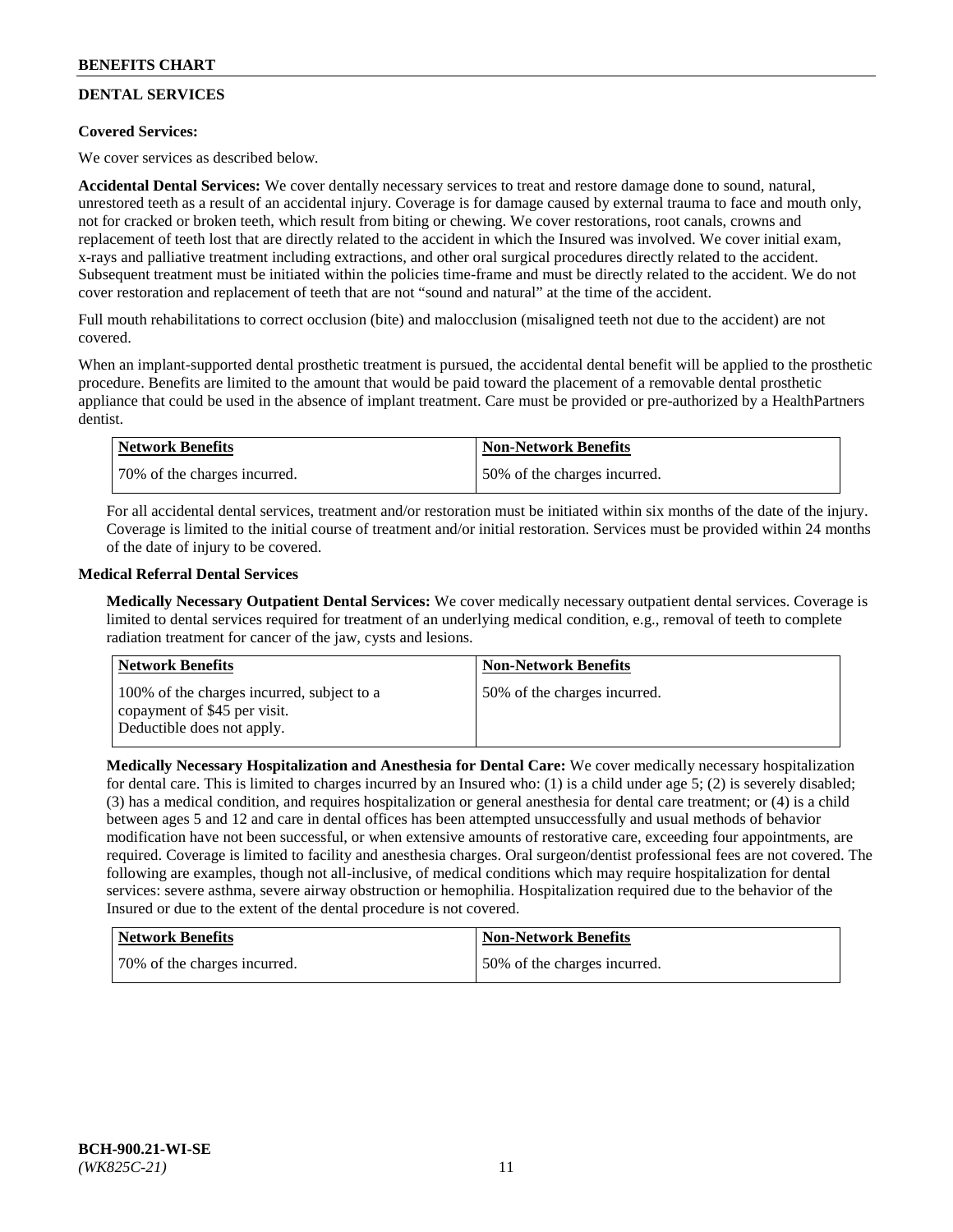**Medical Complications of Dental Care:** We cover medical complications of dental care. Treatment must be medically necessary care and related to medical complications of non-covered dental care, including complications of the head, neck, or substructures.

| <b>Network Benefits</b>                                                                                  | <b>Non-Network Benefits</b>  |
|----------------------------------------------------------------------------------------------------------|------------------------------|
| 100% of the charges incurred, subject to a<br>copayment of \$45 per visit.<br>Deductible does not apply. | 50% of the charges incurred. |

**Oral Surgery:** We cover oral surgery. Coverage is limited to treatment of medical conditions requiring oral surgery, such as treatment of oral neoplasm, non-dental cysts, fracture of the jaws, trauma of the mouth and jaws, and any other oral surgery procedures provided as medically necessary dental services.

| <b>Network Benefits</b>                                                                                  | <b>Non-Network Benefits</b>  |
|----------------------------------------------------------------------------------------------------------|------------------------------|
| 100% of the charges incurred, subject to a<br>copayment of \$45 per visit.<br>Deductible does not apply. | 50% of the charges incurred. |

**Treatment of Cleft Lip and Cleft Palate:** We cover treatment of cleft lip and cleft palate of a dependent child, including orthodontic treatment and oral surgery directly related to the cleft. Dental services which are not required for the treatment of cleft lip or cleft palate are not covered. If a dependent child covered under the Certificate and Benefits Chart is also covered under a dental plan which includes orthodontic services, that dental plan shall be considered primary for the necessary orthodontic services. Oral appliances are subject to the same copayment, conditions and limitations as durable medical equipment.

| <b>Network Benefits</b>                               | <b>Non-Network Benefits</b>                            |
|-------------------------------------------------------|--------------------------------------------------------|
| Coverage level is same as corresponding Network       | Coverage level is same as corresponding                |
| Benefits, depending on type of service provided, such | Non-Network Benefits, depending on type of service     |
| as Office Visits for Illness or Injury, Inpatient or  | provided, such as Office Visits for Illness or Injury, |
| Outpatient Hospital Services.                         | Inpatient or Outpatient Hospital Services.             |

**Treatment of Temporomandibular Disorder (TMD) and Craniomandibular Disorder (CMD):** We cover diagnostic procedures, surgical treatment and non-surgical treatment (including intraoral splint therapy devices) for temporomandibular disorder (TMD) and craniomandibular disorder (CMD), which is medically necessary care. Dental services which are not required to directly treat TMD or CMD are not covered.

| <b>Network Benefits</b>                                                                                  | <b>Non-Network Benefits</b>  |
|----------------------------------------------------------------------------------------------------------|------------------------------|
| 100% of the charges incurred, subject to a<br>copayment of \$45 per visit.<br>Deductible does not apply. | 50% of the charges incurred. |

## **Not Covered:**

- Dental treatment, procedures or services not listed in this Benefits Chart.
- Accident-related dental services if treatment is: (1) provided to teeth which are not sound and natural; (2) to teeth which have been restored; (3) initiated beyond six months from the date of the injury; (4) received beyond the initial treatment or restoration; or (5) received beyond 24 months from the date of injury.
- Oral surgery to remove wisdom teeth.
- Orthognathic treatment or procedures and all related services.
- See "Services Not Covered" in the Certificate.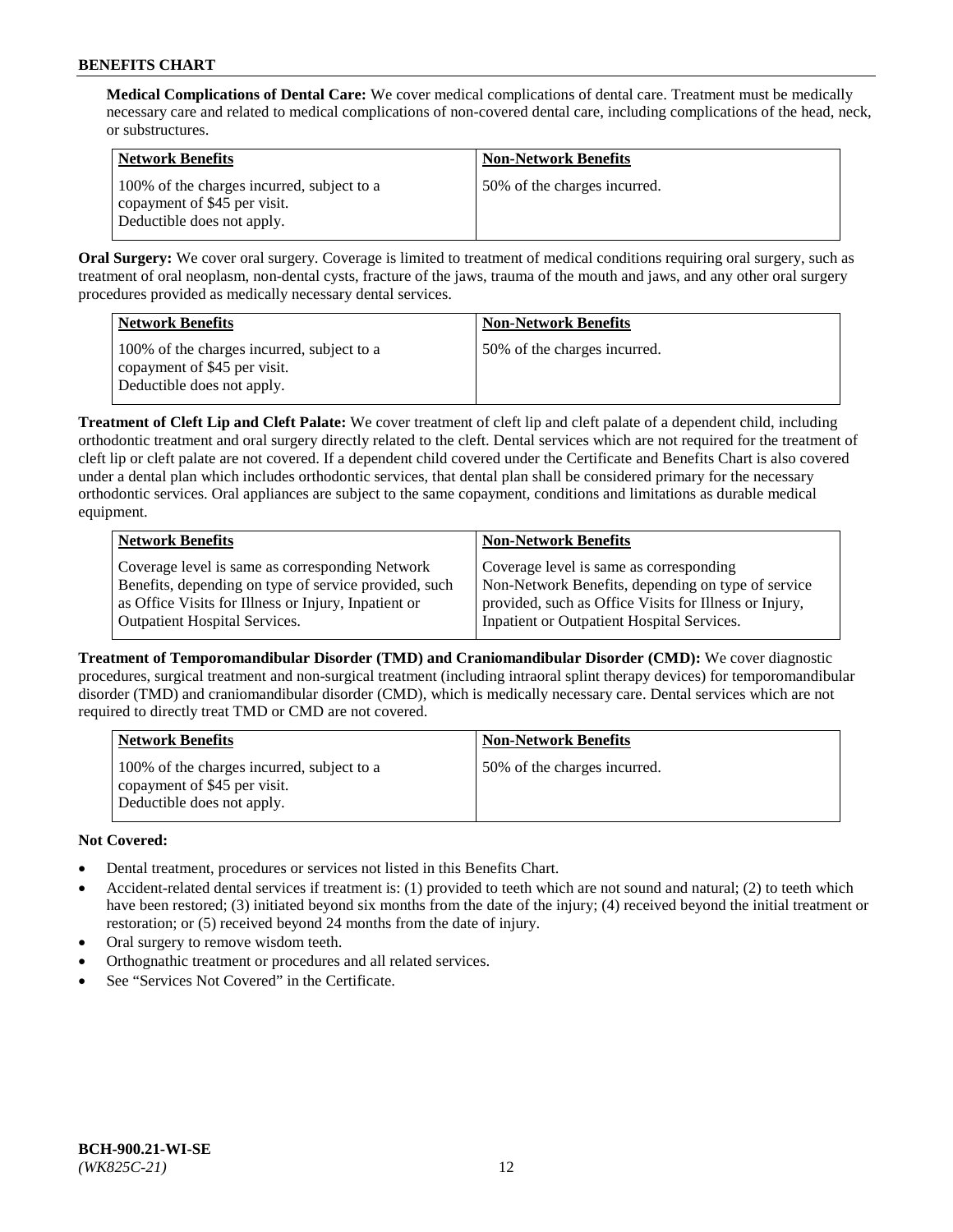## **DIAGNOSTIC IMAGING SERVICES**

#### **Covered Services:**

We cover diagnostic imaging, when ordered by a provider and provided in a clinic or outpatient hospital facility.

For Network Benefits, non-emergent, scheduled outpatient Magnetic Resonance Imaging (MRI) and Computed Tomography (CT) must be provided at a designated facility. Your physician or facility will obtain or verify prior authorization for these services, as needed.

We cover services provided in a clinic or outpatient hospital facility. To see the benefit level for inpatient hospital or skilled nursing facility services, see benefits under "Inpatient Hospital and Skilled Nursing Facility Services".

#### **Outpatient Magnetic Resonance Imaging (MRI) and Computed Tomography (CT)**

| <b>Network Benefits</b>      | <b>Non-Network Benefits</b>  |
|------------------------------|------------------------------|
| 70% of the charges incurred. | 50% of the charges incurred. |

#### **All Other Outpatient Diagnostic Imaging Services**

#### **Services for Illness or Injury**

| Network Benefits             | <b>Non-Network Benefits</b>  |
|------------------------------|------------------------------|
| 70% of the charges incurred. | 50% of the charges incurred. |

#### **Preventive Services (MRI/CT procedures are not considered preventive)**

Diagnostic imaging services associated with preventive services are covered at the benefit level shown in the "Preventive Services" section of this Benefits Chart.

#### **Not Covered:**

See "Services Not Covered" in the Certificate.

## **DURABLE MEDICAL EQUIPMENT, PROSTHETICS, ORTHOTICS AND SUPPLIES**

#### **Covered Services:**

We cover equipment and services, as described below.

We cover durable medical equipment and services, prosthetics, orthotics and supplies, subject to the limitations below, including certain disposable supplies, enteral feedings and the following diabetic supplies and equipment: glucose monitors, insulin pumps limited to the purchase of one pump per year, syringes, blood and urine test strips and other diabetic supplies as deemed medically appropriate and necessary, for Insureds with gestational, Type I or Type II diabetes.

We cover external hearing aids, cochlear implants, and related treatment prescribed by a physician or by a licensed audiologist for Insureds under 18 years of age who have hearing loss.

We also cover basic hearing aids for Insureds age 18 or older for the correction of a hearing impairment.

Osseointegrated or bone-anchored hearing aids are only covered for Insureds who have hearing loss that is not correctable by any other procedure.

Hearing aids are limited to one basic, standard hearing aid for each ear every three years.

A basic hearing aid is defined as a hearing device that consists of a microphone, amplifier, volume control, battery and receiver, which is up to date using the latest technology. It does not include upgrades above and beyond the functionality of a basic hearing aid, including, but not limited to, hearing improvements for group settings, background noise, Bluetooth/remote control functionality, or extended warranties. Charges for upgrades above the cost of a basic, standard hearing aid are not covered.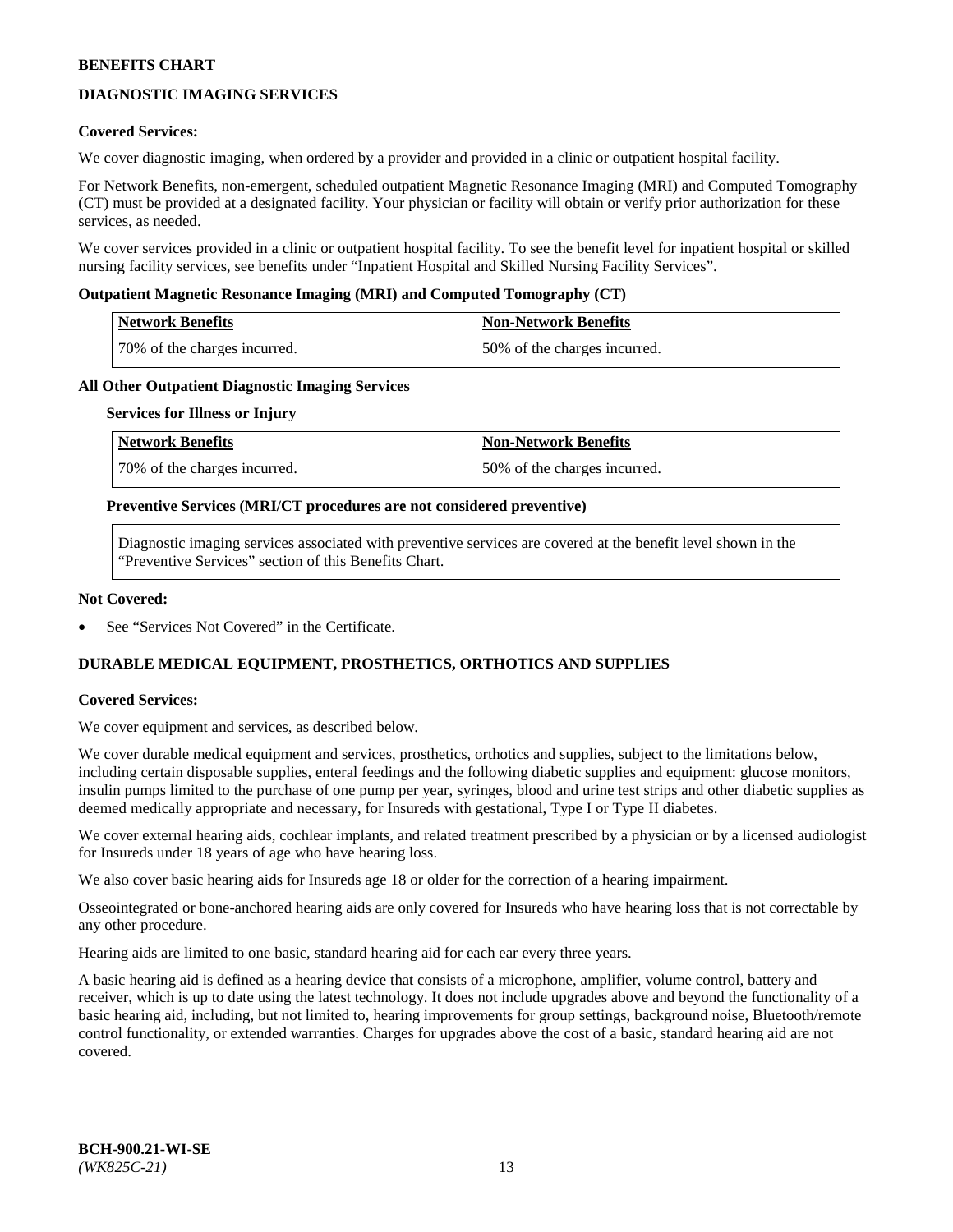### **Diabetic Supplies Purchased at a Pharmacy**

| <b>Network Benefits</b>                                    | <b>Non-Network Benefits</b>  |
|------------------------------------------------------------|------------------------------|
| 70% of the charges incurred.<br>Deductible does not apply. | 50% of the charges incurred. |

#### **Diabetic Supplies Purchased from a Non-Pharmacy Provider**

| <b>Network Benefits</b>                                              | <b>Non-Network Benefits</b>  |
|----------------------------------------------------------------------|------------------------------|
| 70% of the charges incurred if purchased from an<br>approved vendor. | 50% of the charges incurred. |

#### **Special Dietary Treatment for Phenylketonuria (PKU) if it meets our medical coverage criteria**

| Network Benefits                                           | <b>Non-Network Benefits</b>  |
|------------------------------------------------------------|------------------------------|
| 70% of the charges incurred.<br>Deductible does not apply. | 50% of the charges incurred. |

#### **Oral Amino Acid Based Elemental Formula if it meets our Medical Coverage Criteria**

| Network Benefits             | <b>Non-Network Benefits</b>  |
|------------------------------|------------------------------|
| 70% of the charges incurred. | 50% of the charges incurred. |

## **All Other Durable Medical Equipment, Prosthetics, Orthotics and Supplies**

| <b>Network Benefits</b>      | <b>Non-Network Benefits</b>  |
|------------------------------|------------------------------|
| 70% of the charges incurred. | 50% of the charges incurred. |

#### **Limitations:**

Coverage of durable medical equipment is limited by the following:

- No more than a 93-day supply of diabetic supplies are covered and dispensed at a time.
- Payment will not exceed the cost of an alternate piece of equipment or service that is effective and medically necessary.
- For prosthetic benefits, other than oral appliances for cleft lip and cleft palate, payment will not exceed the cost of an alternate piece of equipment or service that is effective, medically necessary and enables Insureds to conduct standard
- activities of daily living. We reserve the right to determine if an item will be approved for rental vs. purchase.
- We require that certain diabetic supplies and equipment be purchased at a pharmacy.
- Diabetic supplies and equipment are limited to certain models and brands.
- Durable medical equipment and supplies must be obtained or repaired by approved vendors.
- Covered services and supplies are based on established medical policies which are subject to periodic review and modification by the medical or dental directors. Our medical policy for diabetic supplies includes information on our required models and brands. These medical policies (medical coverage criteria) are available by calling Member Services, or logging on to your "*my*HealthPartners" account a[t healthpartners.com.](https://www.healthpartners.com/hp/index.html)

#### **Not Covered:**

Items which are not eligible for coverage include, but are not limited to:

- Replacement or repair of any covered items, if the items are (i) damaged or destroyed by misuse, abuse or carelessness, (ii) lost; or (iii) stolen.
- Duplicate or similar items.
- Labor and related charges for repair of any covered items which are more than the cost of replacement by an approved vendor.
- Sales tax, mailing, delivery charges, service call charges.
- Items which are primarily educational in nature or for hygiene, vocation, comfort, convenience or recreation.
- Communication aids or devices: equipment to create, replace or augment communication abilities including, but not limited to, speech processors, receivers, communication boards, or computer or electronic assisted communication.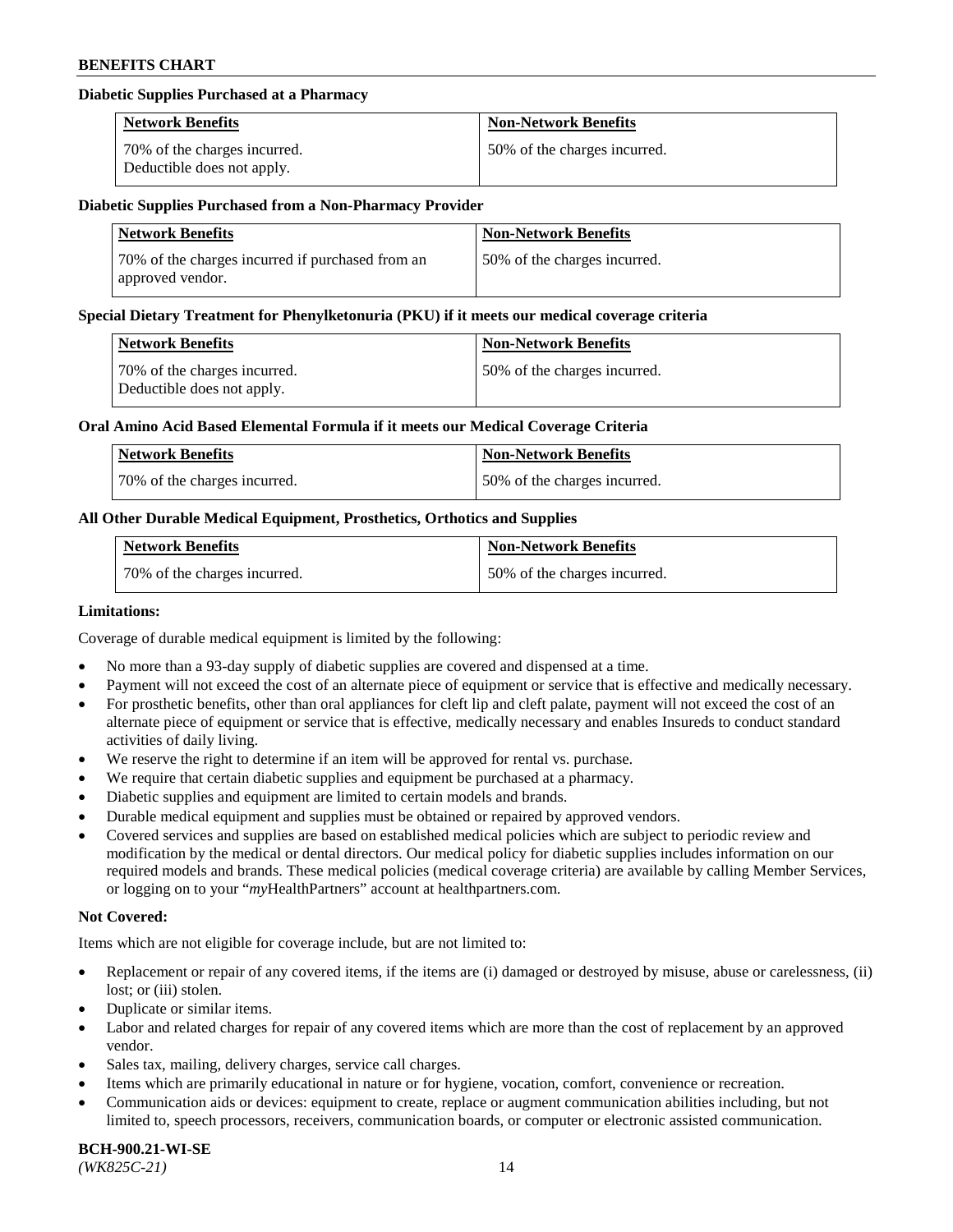- Implantable and osseointegrated or bone-anchored hearing aids and their fitting, except as specifically described in this Benefits Chart. This exclusion does not apply to cochlear implants.
- Eyeglasses, contact lenses and their fitting, measurement and adjustment, except as specifically described in this Benefits Chart.
- Hair prostheses (wigs).
- Household equipment which primarily has customary uses other than medical, such as, but not limited to, exercise cycles, air purifiers, central or unit air conditioners, water purifiers, non-allergenic pillows, mattresses or waterbeds.
- Household fixtures including, but not limited to, escalators or elevators, ramps, swimming pools and saunas.
- Modifications to the structure of the home including, but not limited to, wiring, plumbing or charges for installation of equipment.
- Vehicle, car or van modifications including, but not limited to, hand brakes, hydraulic lifts and car carrier.
- Rental equipment while owned equipment is being repaired by non-contracted vendors, beyond one month rental of medically necessary equipment.
- Other equipment and supplies, including but not limited to assistive devices, that we determine are not eligible for coverage.
- See "Services Not Covered" in the Certificate.

## **EMERGENCY AND URGENTLY NEEDED CARE SERVICES**

#### **Covered Services:**

We cover services for emergency care and urgently needed care if the services are otherwise eligible for coverage under the Certificate.

**Urgently Needed Care.** These are services to treat an unforeseen illness or injury that:

- are required in order to prevent a serious deterioration in your health; and
- cannot be delayed until the next available clinic or office hours.

| <b>Network Benefits</b>                                                                                  | <b>Non-Network Benefits</b> |
|----------------------------------------------------------------------------------------------------------|-----------------------------|
| 100% of the charges incurred, subject to a<br>copayment of \$45 per visit.<br>Deductible does not apply. | See Network Benefits.       |

**Emergency Care.** These are services to treat:

- the sudden, unexpected onset of illness or injury which, if left untreated or unattended until the next available clinic or office hours, would result in hospitalization; or
- a condition requiring professional health services immediately necessary to preserve life or stabilize health.

When reviewing claims for coverage of emergency services, our medical director will take into consideration a reasonable layperson's belief that the circumstances required immediate medical care that could not wait until the next working day or next available clinic appointment.

#### **Emergency Care in a Hospital Emergency Room, including Professional Services of a Physician**

| <b>Network Benefits</b>      | <b>Non-Network Benefits</b> |
|------------------------------|-----------------------------|
| 70% of the charges incurred. | See Network Benefits.       |

#### **Inpatient Emergency Care in a Hospital**

| <b>Network Benefits</b>      | <b>Non-Network Benefits</b> |
|------------------------------|-----------------------------|
| 70% of the charges incurred. | See Network Benefits.       |

### **Not Covered:**

See "Services Not Covered" in the Certificate.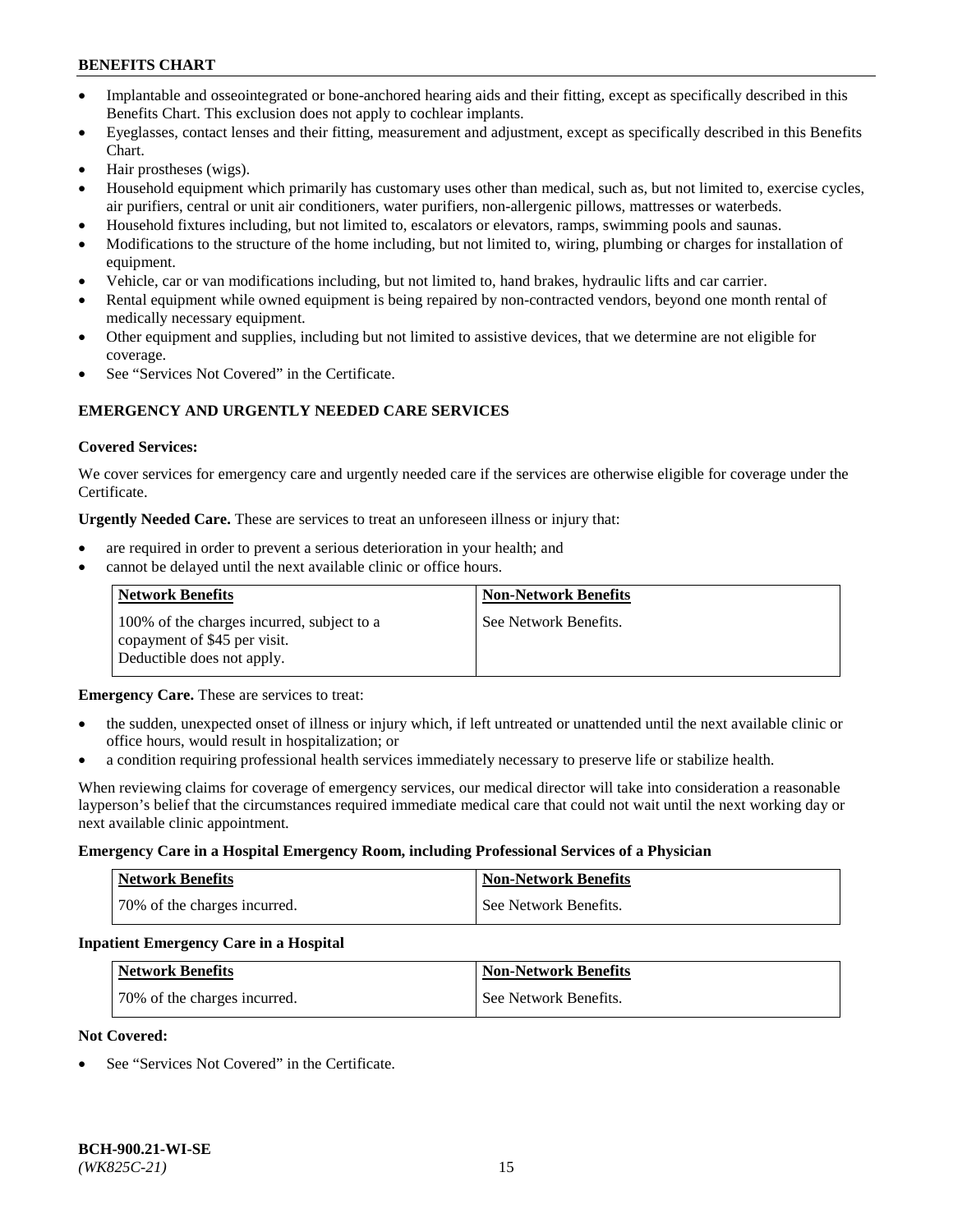## **GENE THERAPY**

## **Covered Services:**

We cover gene therapy treatment if it meets our medical coverage criteria.

| <b>Network Benefits</b>                                                                                                                                                                                 | <b>Non-Network Benefits</b> |
|---------------------------------------------------------------------------------------------------------------------------------------------------------------------------------------------------------|-----------------------------|
| Coverage level is same as corresponding Network<br>Benefits, depending on type of service provided such as<br>Office Visits for Illness or Injury, Inpatient or<br><b>Outpatient Hospital Services.</b> | No coverage.                |

## **Limitations:**

- Gene therapy must be provided by a designated provider.
- Specific types of gene therapy are limited to therapies and conditions specified in our medical coverage criteria.

## **Not Covered:**

See "Services Not Covered" in the Certificate.

## **HEALTH EDUCATION**

## **Covered Services:**

We cover education for preventive services and education for the management of chronic health problems (such as diabetes).

| <b>Network Benefits</b>                                     | <b>Non-Network Benefits</b>  |
|-------------------------------------------------------------|------------------------------|
| 100% of the charges incurred.<br>Deductible does not apply. | 50% of the charges incurred. |

### **Not Covered:**

See "Services Not Covered" in the Certificate.

## **HOME-BASED HEALTH ASSESSMENT PROGRAM**

## **Covered Services:**

If you meet our criteria for coverage, you may qualify for our home-based comprehensive health risk assessment program. The program covers a health assessment with a designated nurse practitioner.

| Network Benefits                                            | <b>Non-Network Benefits</b> |
|-------------------------------------------------------------|-----------------------------|
| 100% of the charges incurred.<br>Deductible does not apply. | No coverage.                |

## **Not Covered:**

See "Services Not Covered" in the Certificate.

## **HOME HEALTH SERVICES**

#### **Covered Services:**

We cover skilled nursing services, physical therapy, occupational therapy, speech therapy, respiratory therapy and other therapeutic services, non-routine prenatal and postnatal services, routine postnatal well child visits, as described in our medical coverage criteria, phototherapy services for newborns, home health aide services and other eligible home health services when provided in your home, if you are homebound (i.e., unable to leave home without considerable effort due to a medical condition). Lack of transportation does not constitute homebound status. For phototherapy services for newborns and high risk prenatal services, supplies and equipment are included.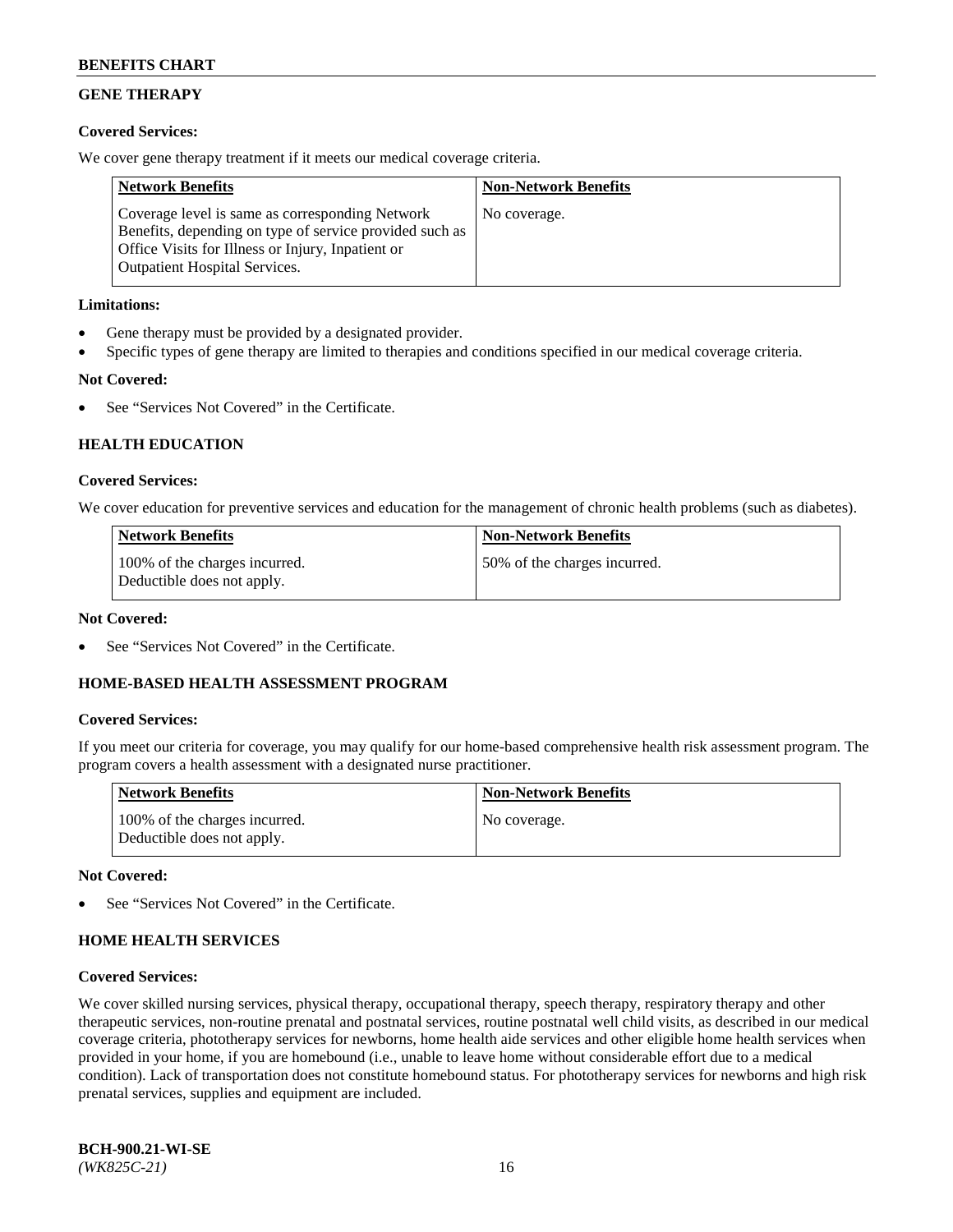We cover total parenteral nutrition/intravenous ("TPN/IV") therapy, equipment, supplies and drugs in connection with IV therapy. IV line care kits are covered under Durable Medical Equipment.

We cover palliative care benefits. Palliative care includes symptom management, education and establishing goals of care. We waive the requirement that you be homebound for a limited number of home visits for palliative care (as shown in this Benefits Chart), if you have a life-threatening, non-curable condition which has a prognosis of survival of two years or less. Additional palliative care visits are eligible under the home health services benefit if you are homebound and meet all other requirements defined in this section.

You do not need to be homebound to receive total parenteral nutrition/intravenous ("TPN/IV") therapy.

Home health services are eligible and covered only when:

- medically necessary; and
- provided as rehabilitative care, terminal care or maternity care; and
- ordered by a physician, and included in the written home care plan.

### **Physical Therapy, Occupational Therapy, Speech Therapy, Respiratory Therapy, Home Health Aide Services and Palliative Care**

| <b>Network Benefits</b>                                                                                  | <b>Non-Network Benefits</b>  |
|----------------------------------------------------------------------------------------------------------|------------------------------|
| 100% of the charges incurred, subject to a<br>copayment of \$45 per visit.<br>Deductible does not apply. | 50% of the charges incurred. |

If more than one home health visit occurs in a day, a separate copayment applies to each. For example, if an occupational therapist and a physical therapist visit an Insured in the same day, a separate copayment will be charged for each visit.

#### **TPN/IV Therapy, Skilled Nursing Services, Non-Routine Prenatal/Postnatal Services, and Phototherapy**

| Network Benefits                                            | <b>Non-Network Benefits</b>  |
|-------------------------------------------------------------|------------------------------|
| 100% of the charges incurred.<br>Deductible does not apply. | 50% of the charges incurred. |

Each 24-hour visit (or shifts up to 24-hour visits) equals one visit and counts toward the Maximum visits for all other services shown below. Any visit that lasts less than 24 hours regardless of the length of the visit, will count as one visit toward the Maximum visits for all other services shown below. All visits must be medically necessary and benefit eligible.

#### **Routine Prenatal/Postnatal Services and Child Health Supervision Services**

| <b>Network Benefits</b>                                     | <b>Non-Network Benefits</b>   |
|-------------------------------------------------------------|-------------------------------|
| 100% of the charges incurred.<br>Deductible does not apply. | 150% of the charges incurred. |

## **Maximum Visits for Palliative Care**

If you are eligible to receive palliative care in the home and you are not homebound, there is a maximum of 12 visits per calendar year.

#### **Maximum Visits for All Services Other Than Palliative Care**

| Network Benefits             | <b>Non-Network Benefits</b>  |
|------------------------------|------------------------------|
| 60 visits per calendar year. | 30 visits per calendar year. |

Each visit provided under the Network Benefits and Non-Network Benefits counts toward the maximums shown under both Maximum visits sections. The routine postnatal well child visits do not count toward the visit limit.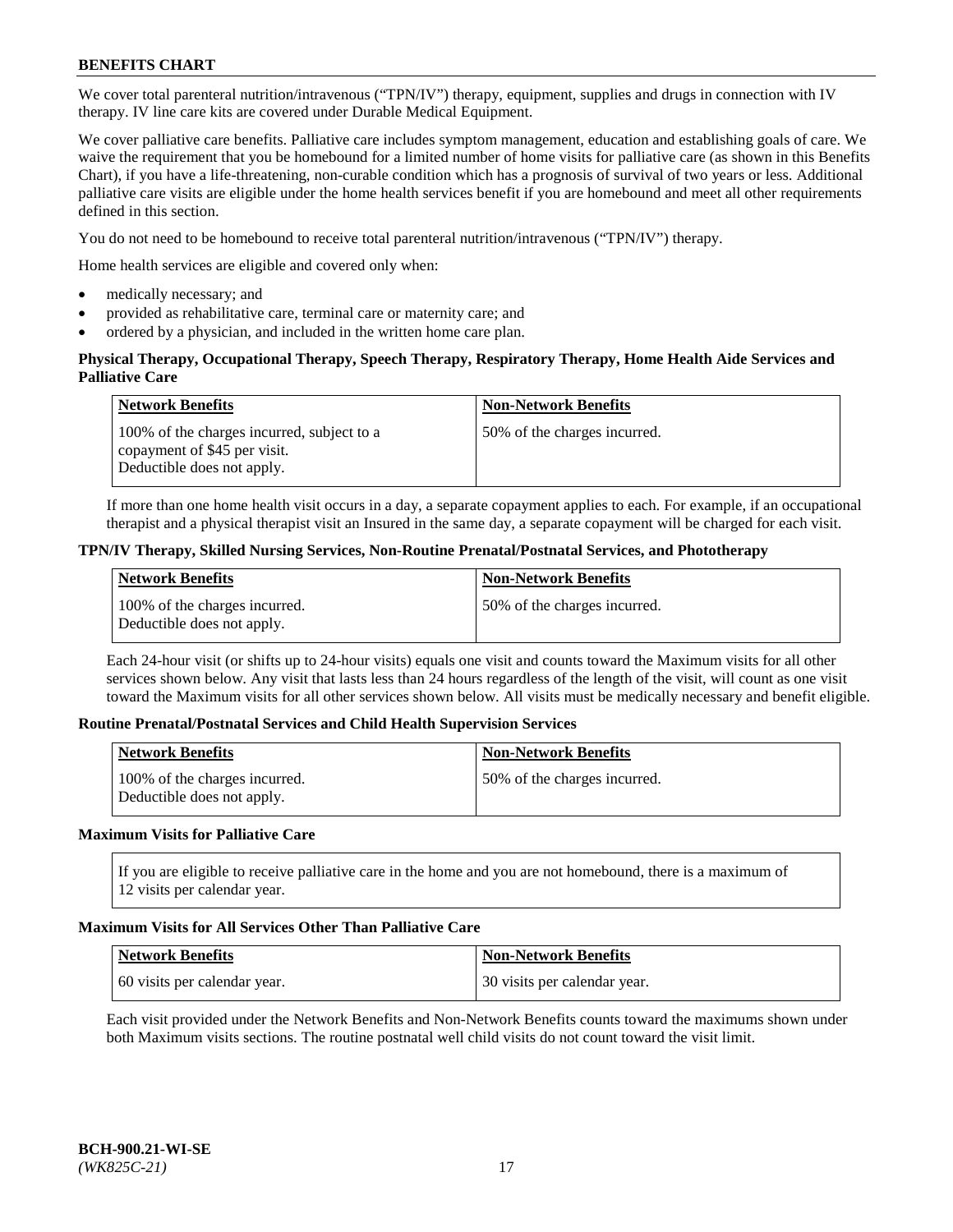### **Limitations:**

- Home health services are not provided as a substitute for a primary caregiver in the home or as relief (respite) for a primary caregiver in the home. We will not reimburse family members or residents in your home for the above services.
- A service shall not be considered a skilled nursing service merely because it is performed by, or under the direct supervision of, a licensed nurse. Where a service (such as tracheotomy suctioning or ventilator monitoring) or like services, can be safely and effectively performed by a non-medical person (or self-administered), without the direct supervision of a licensed nurse, the service shall not be regarded as a skilled nursing service, whether or not a skilled nurse actually provides the service. The unavailability of a competent person to provide a non-skilled service shall not make it a skilled service when a skilled nurse provides it. Only the skilled nursing component of so-called "blended" services (i.e. services which include skilled and non-skilled components) are covered under this Benefits Chart.

## **Not Covered:**

- Financial or legal counseling services.
- Housekeeping or meal services in your home.
- Private duty nursing services.
- Services provided by a family member or enrollee, or a resident in the enrollee's home.
- Vocational rehabilitation and recreational or educational therapy. Recreation therapy is therapy provided solely for the purpose of recreation, including, but not limited to: (a) requests for physical therapy or occupational therapy to improve athletic ability, and (b) braces or guards to prevent sports injuries.
- See "Services Not Covered" in the Certificate.

## **HOME HOSPICE SERVICES**

## **Applicable Definitions:**

**Part-time.** This is up to two hours of service per day, more than two hours is considered continuous care.

**Continuous Care.** This is from two to twelve hours of service per day provided by a registered nurse, licensed practical nurse, or home health aide, during a period of crisis in order to maintain a terminally ill patient at home.

**Appropriate Facility.** This is a nursing home, hospice residence, or other inpatient facility.

**Custodial Care Related to Hospice Services.** This means providing assistance in the activities of daily living and the care needed by a terminally ill patient which can be provided by primary caregiver (i.e., family member or friend) who is responsible for the patient's home care.

## **Covered Services:**

**Home Hospice Program.** We cover the services described below if you are terminally ill and accepted as a home hospice program participant. You must meet the eligibility requirements of the program, and elect to receive services through the home hospice program. The services will be provided in your home, with inpatient care available when medically necessary as described below. If you elect to receive hospice services, you do so in lieu of curative treatment for your terminal illness for the period you are enrolled in the home hospice program.

**Eligibility:** In order to be eligible to be enrolled in the home hospice program, you must: (1) be a terminally ill patient (prognosis of six months or less); (2) have chosen a palliative treatment focus (i.e., emphasizing comfort and supportive services rather than treatment attempting to cure the disease or condition); and (3) continue to meet the terminally ill prognosis as reviewed by our medical director or his or her designee over the course of care. You may withdraw from the home hospice program at any time.

**Eligible Services:** Hospice services include the following services provided in accordance with an approved hospice treatment plan.

- Home Health Services:
	- o Part-time care provided in your home by an interdisciplinary hospice team (which may include a physician, nurse, social worker, and spiritual counselor) and medically necessary home health services are covered.
	- o One or more periods of continuous care in your home or in a setting which provides day care for pain or symptom management, when medically necessary, will be covered.
- Inpatient Services: We cover medically necessary inpatient services.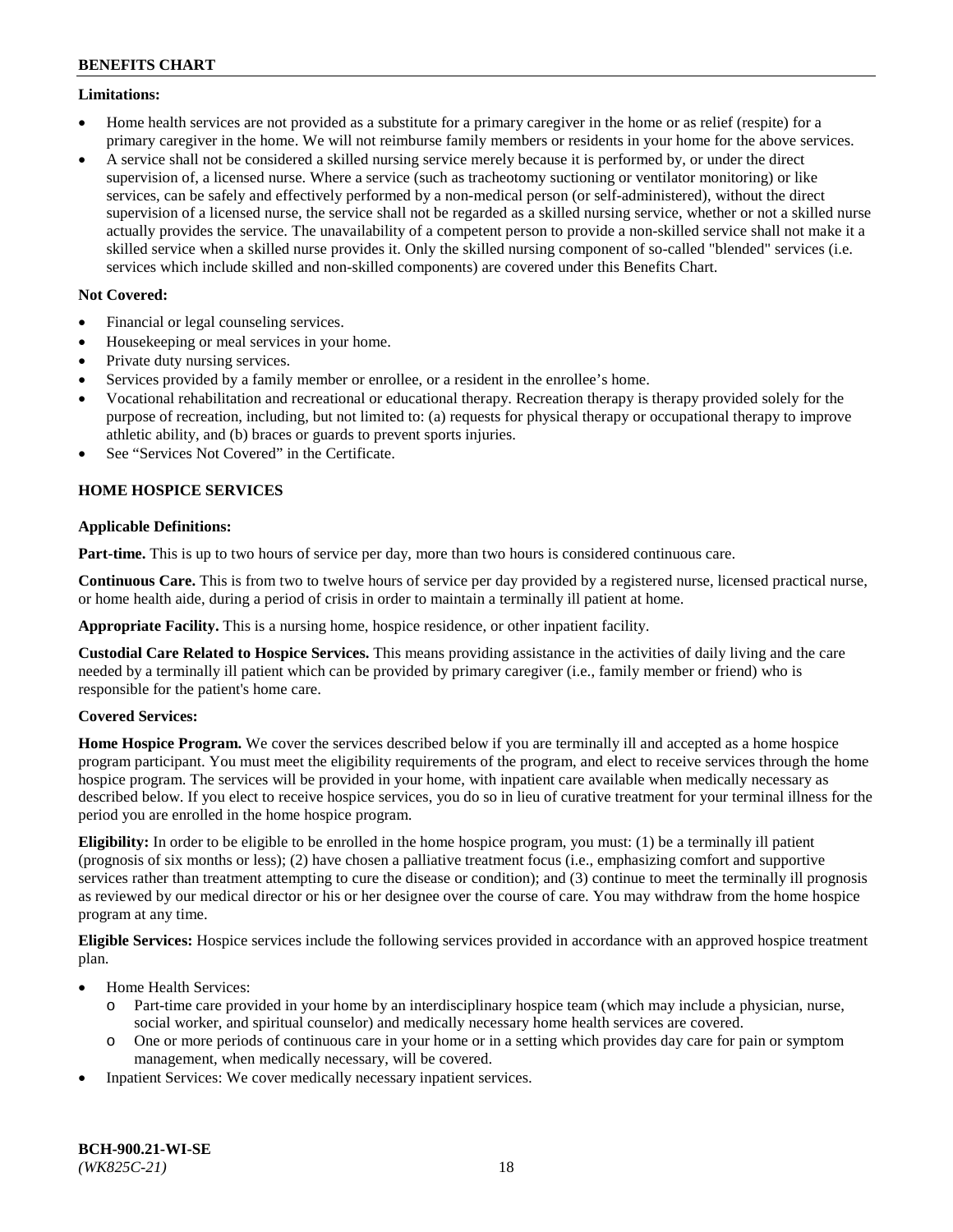- Other Services:
	- Respite care is covered for care in your home or in an appropriate facility, to give your primary caregivers (i.e., family members or friends) rest and/or relief when necessary in order to maintain a terminally ill patient at home.
	- o Medically necessary medications for pain and symptom management.
	- o Semi-electric hospital beds and other durable medical equipment are covered.
	- Emergency and non-emergency care is covered.

| Network Benefits                                            | <b>Non-Network Benefits</b>  |
|-------------------------------------------------------------|------------------------------|
| 100% of the charges incurred.<br>Deductible does not apply. | 50% of the charges incurred. |

Respite care is limited to 5 days per episode, and respite care and continuous care combined are limited to 30 days.

#### **Not Covered:**

- Financial or legal counseling services.
- Housekeeping or meal services in your home.
- Custodial or maintenance care related to hospice services, whether provided in the home or in a nursing home.
- Any service not specifically described as covered services under this home hospice services benefits.
- Any services provided by members of your family or residents in your home.
- See "Services Not Covered" in the Certificate.

## **HOSPITAL AND SKILLED NURSING FACILITY SERVICES**

#### **Covered Services:**

We cover services as described below.

## **Medical or Surgical Hospital Services**

**Inpatient Hospital Services:** We cover the following medical or surgical services, for the treatment of acute illness or injury, which require the level of care only provided in an acute care facility. These services must be authorized by a physician.

Inpatient hospital services include: room and board; the use of operating or maternity delivery rooms; intensive care facilities; newborn nursery facilities; general nursing care, anesthesia, laboratory and diagnostic imaging services, radiation therapy, physical therapy, prescription drugs or other medications administered during treatment, blood and blood products (unless replaced), and blood derivatives, and other diagnostic or treatment related hospital services; physician and other professional medical and surgical services provided while in the hospital, including gender reassignment surgery that meets medical coverage criteria.

We cover, following a vaginal delivery, a minimum of 48 hours of inpatient care for the mother and newborn child. We cover, following a caesarean section delivery, a minimum of 96 hours of inpatient care for the mother and newborn child.

Group health plans and health insurance issuers generally may not, under Federal law, restrict benefits for any hospital length of stay in connection with childbirth for the mother of newborn child to less than 48 hours following a vaginal delivery, or less than 96 hours following a caesarean section. However, Federal law generally does not prohibit the mother's or newborn's attending provider, after consulting with the mother, from discharging the mother or her newborn earlier than 48 hours (or 96 hours as applicable). In any case plans and issuers may not, under Federal law, require that a provider obtain authorization from the plan or the insurance issuer for prescribing a length of stay not in excess of 48 hours (or 96 hours).

| Network Benefits             | Non-Network Benefits         |
|------------------------------|------------------------------|
| 70% of the charges incurred. | 50% of the charges incurred. |

Each Insured's admission or confinement, including that of a newborn child, is separate and distinct from the admission or confinement of any other Insured.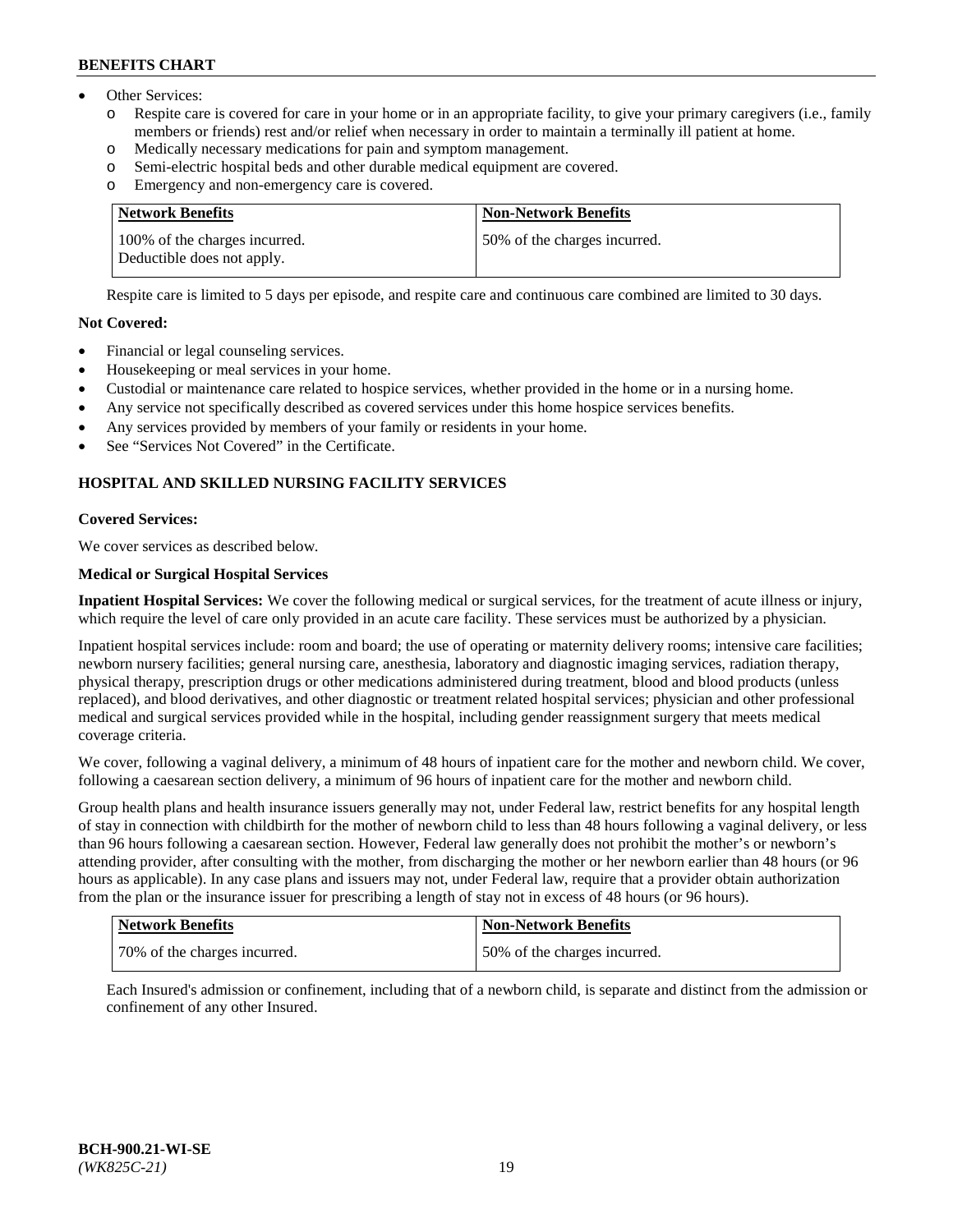**Outpatient Hospital, Ambulatory Care or Surgical Facility Services:** We cover the following medical and surgical services, for diagnosis or treatment of illness or injury on an outpatient basis. These services must be authorized by a physician.

Outpatient services include: use of operating rooms, maternity delivery rooms or other outpatient departments, rooms or facilities; and the following outpatient services: general nursing care, anesthesia, laboratory and diagnostic imaging services, radiation therapy, physical therapy, drugs administered during treatment, blood and blood products (unless replaced), and blood derivatives, and other diagnostic or treatment related outpatient services; physician and other professional medical and surgical services provided while an outpatient, including colonoscopies (starting at age 50, or under age 50 for people at high risk of colorectal cancer), and gender reassignment surgery that meets medical coverage criteria.

For Network Benefits, non-emergent, scheduled outpatient Magnetic Resonance Imaging (MRI) and Computed Tomography (CT) must be provided at a designated facility. Your physician or facility will obtain or verify prior authorization for these services, as needed.

To see the benefit level for diagnostic imaging services, laboratory services and physical therapy, see benefits under Diagnostic Imaging Services, Laboratory Services and Physical Therapy in this Benefits Chart.

| <b>Network Benefits</b>      | <b>Non-Network Benefits</b>  |
|------------------------------|------------------------------|
| 70% of the charges incurred. | 50% of the charges incurred. |

## **Skilled Nursing Facility Care:**

We cover room and board, daily skilled nursing and related ancillary services for post-acute treatment and rehabilitative care of illness or injury that meets medical coverage criteria. Rehabilitation services are limited to services where significant measurable progress is expected to occur within a reasonable period of time.

| <b>Network Benefits</b>                      | <b>Non-Network Benefits</b>                  |
|----------------------------------------------|----------------------------------------------|
| 70\% of the charges incurred.                | 150% of the charges incurred.                |
| Limited to a 30 day maximum per confinement. | Limited to a 30 day maximum per confinement. |

Each day of services provided under the Network Benefits and Non-Network Benefits, combined, applies toward the maximum shown above.

#### **Not Covered:**

- Services for items for personal convenience, such as television rental, are not covered.
- See "Services Not Covered" in the Certificate.

## **INFERTILITY SERVICES**

#### **Covered Services:**

We cover the diagnosis of infertility. These services include diagnostic procedures and tests provided in connection with an infertility evaluation, office visits and consultations to diagnose infertility.

| <b>Network Benefits</b>                                    | Non-Network Benefits         |
|------------------------------------------------------------|------------------------------|
| 70% of the charges incurred.<br>Deductible does not apply. | 50% of the charges incurred. |

Coverage is limited to office visits and consultations to diagnose infertility. Treatment is not covered.

#### **Not Covered:**

- Treatment of infertility, including, but not limited to, office visits, laboratory, diagnostic imaging services, and drugs for the treatment of infertility; assisted reproduction, including, but not limited to, gamete intrafallopian tube transfer (GIFT), zygote intrafallopian tube transfer (ZIFT) intracytoplasmic sperm injection (ICSI), and/or in-vitro fertilization (IVF), and all charges associated with such procedures; reversal of sterilization; artificial insemination; and sperm, ova or embryo acquisition, retrieval or storage; however, we cover office visits and consultations to diagnose infertility.
- Services related to the establishment of surrogate pregnancy and fees for a surrogate.
- See "Services Not Covered" in the Certificate.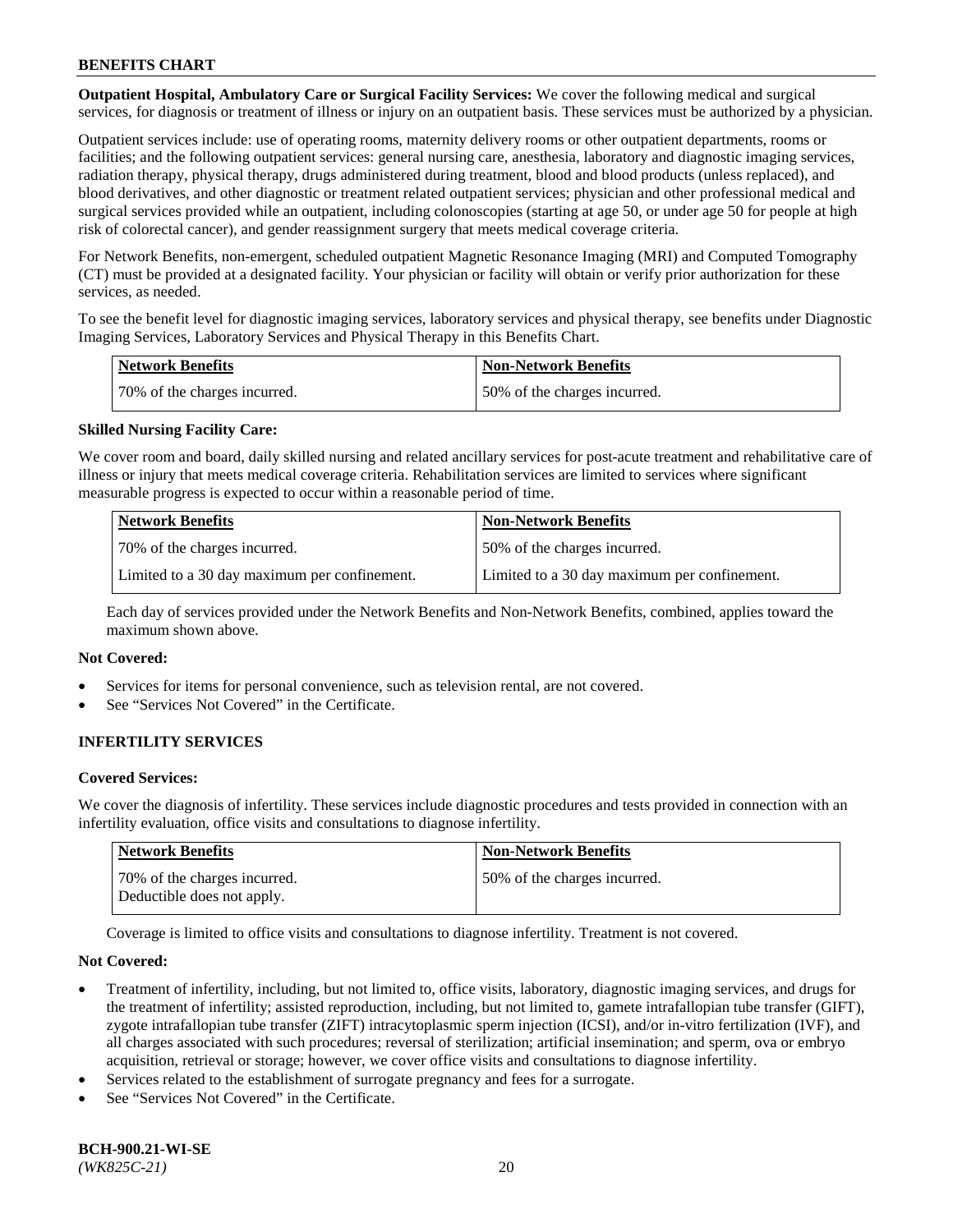# **LABORATORY SERVICES**

## **Covered Services:**

We cover laboratory tests when ordered by a provider and provided in a clinic or outpatient hospital facility. This includes blood tests to detect lead exposure in children between the ages of 6 months and 72 months.

To see the benefit level for inpatient hospital or skilled nursing facility services, see benefits under "Inpatient Hospital and Skilled Nursing Facility Services" in this Benefits Chart.

**Prostate-specific antigen (PSA) test coverage.** We cover prostate cancer screening for men 40 years of age or over who are symptomatic or in a high-risk category and for all men 50 years of age or older. Coverage includes a prostate-specific antigen blood test and a digital rectal examination.

| Network Benefits                                            | <b>Non-Network Benefits</b>  |
|-------------------------------------------------------------|------------------------------|
| 100% of the charges incurred.<br>Deductible does not apply. | 50% of the charges incurred. |

## **All other laboratory services**

#### **Services for Illness or Injury**

| <b>Network Benefits</b>                                     | <b>Non-Network Benefits</b>  |
|-------------------------------------------------------------|------------------------------|
| 100% of the charges incurred.<br>Deductible does not apply. | 50% of the charges incurred. |

#### **Preventive Services**

Laboratory services associated with preventive services are covered at the benefit level shown in the "Preventive Services" section of this Benefits Chart.

### **Not Covered:**

See "Services Not Covered" in the Certificate.

## **MASTECTOMY RECONSTRUCTION BENEFIT**

#### **Covered Services:**

We cover reconstruction of the breast on which the mastectomy has been performed; surgery and reconstruction of the other breast to produce symmetrical appearance, and prostheses and physical complications of all stages of mastectomy, including lymphedemas.

| <b>Network Benefits</b>                               | <b>Non-Network Benefits</b>                           |
|-------------------------------------------------------|-------------------------------------------------------|
| Coverage level is same as corresponding Network       | Coverage level is same as corresponding Non-Network   |
| Benefits, depending on type of service provided, such | Benefits, depending on type of service provided, such |
| as Office Visits for Illness or Injury, Inpatient or  | as Office Visits for Illness or Injury, Inpatient or  |
| <b>Outpatient Hospital Services.</b>                  | <b>Outpatient Hospital Services.</b>                  |

## **Not Covered:**

See "Services Not Covered" in the Certificate.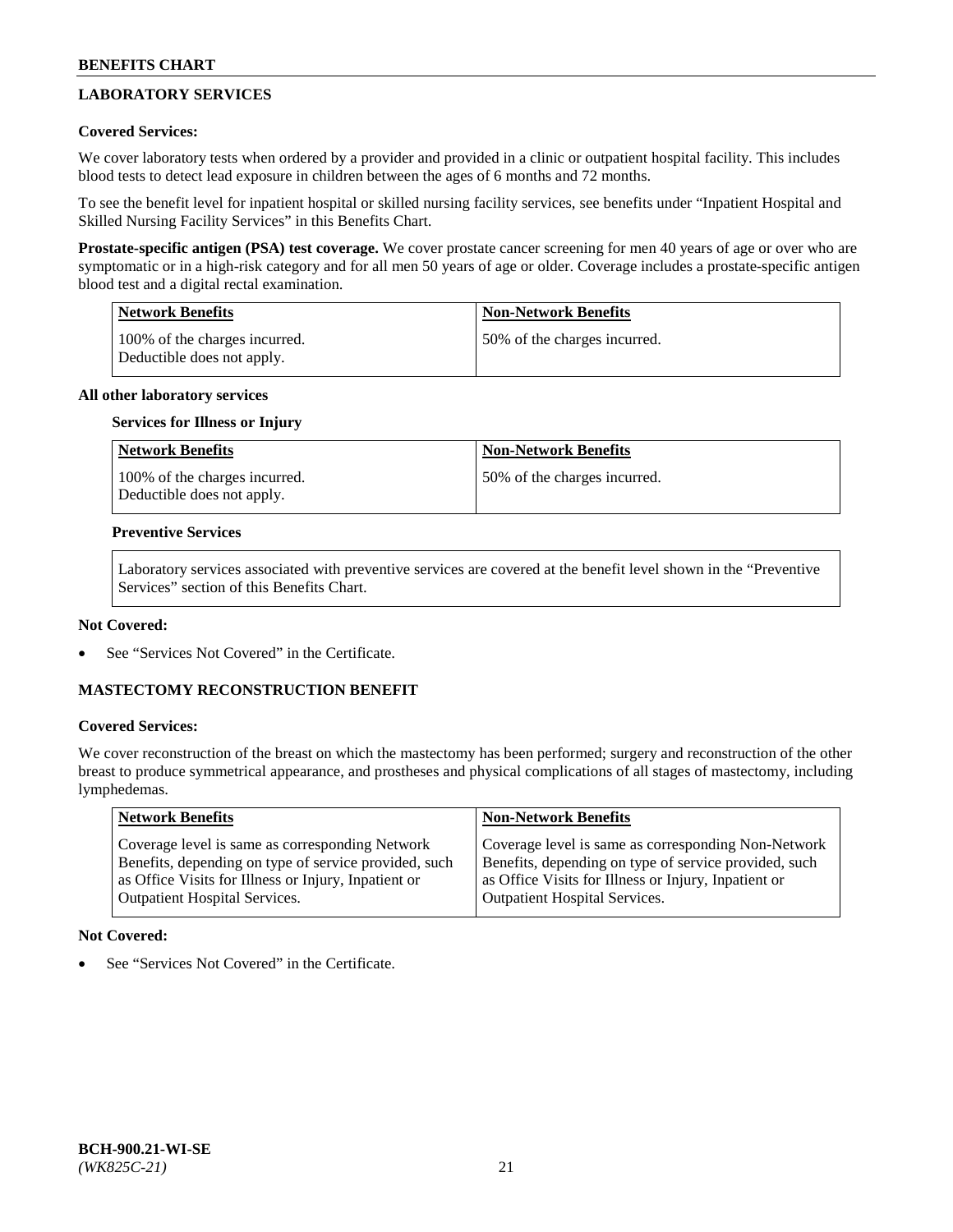## **MEDICATION THERAPY DISEASE MANAGEMENT PROGRAM**

#### **Covered Services:**

If you meet our criteria for coverage, you may qualify for our Medication Therapy Disease Management Program.

The program covers consultations with a designated Network pharmacist.

Covered services are based on established medical policies, which are subject to periodic review and modification by the medical directors. These medical policies (medical coverage criteria) are available by calling Member Services, or logging on to your "*my*HealthPartners" account at [healthpartners.com.](http://www.healthpartners.com/)

| Network Benefits                                            | <b>Non-Network Benefits</b> |
|-------------------------------------------------------------|-----------------------------|
| 100% of the charges incurred.<br>Deductible does not apply. | No coverage.                |

#### **Not Covered:**

See "Services Not Covered" in the Certificate.

## **OFFICE VISITS FOR ILLNESS OR INJURY**

#### **Covered Services:**

We cover the following when medically necessary: professional medical and surgical services and related supplies, including biofeedback, of physicians and other health care providers; blood and blood products (unless replaced) and blood derivatives.

We cover diagnosis and treatment of illness or injury to the eyes. Where contact or eye glass lenses are prescribed as medically necessary for the post-operative treatment of cataracts or for the treatment of aphakia, or keratoconus, we cover the initial evaluation, lenses and fitting. Insureds must pay for lens replacement beyond the initial pair.

#### **Office Visits**

| <b>Network Benefits</b>                                                                                  | <b>Non-Network Benefits</b>  |
|----------------------------------------------------------------------------------------------------------|------------------------------|
| 100% of the charges incurred, subject to a<br>copayment of \$45 per visit.<br>Deductible does not apply. | 50% of the charges incurred. |

#### **Convenience Clinics**

| <b>Network Benefits</b>                                                                                  | <b>Non-Network Benefits</b>  |
|----------------------------------------------------------------------------------------------------------|------------------------------|
| 100% of the charges incurred, subject to a<br>copayment of \$20 per visit.<br>Deductible does not apply. | 50% of the charges incurred. |

#### **Scheduled Telephone Visits**

| <b>Network Benefits</b>                                                                                  | <b>Non-Network Benefits</b>  |
|----------------------------------------------------------------------------------------------------------|------------------------------|
| 100% of the charges incurred, subject to a<br>copayment of \$20 per visit.<br>Deductible does not apply. | 50% of the charges incurred. |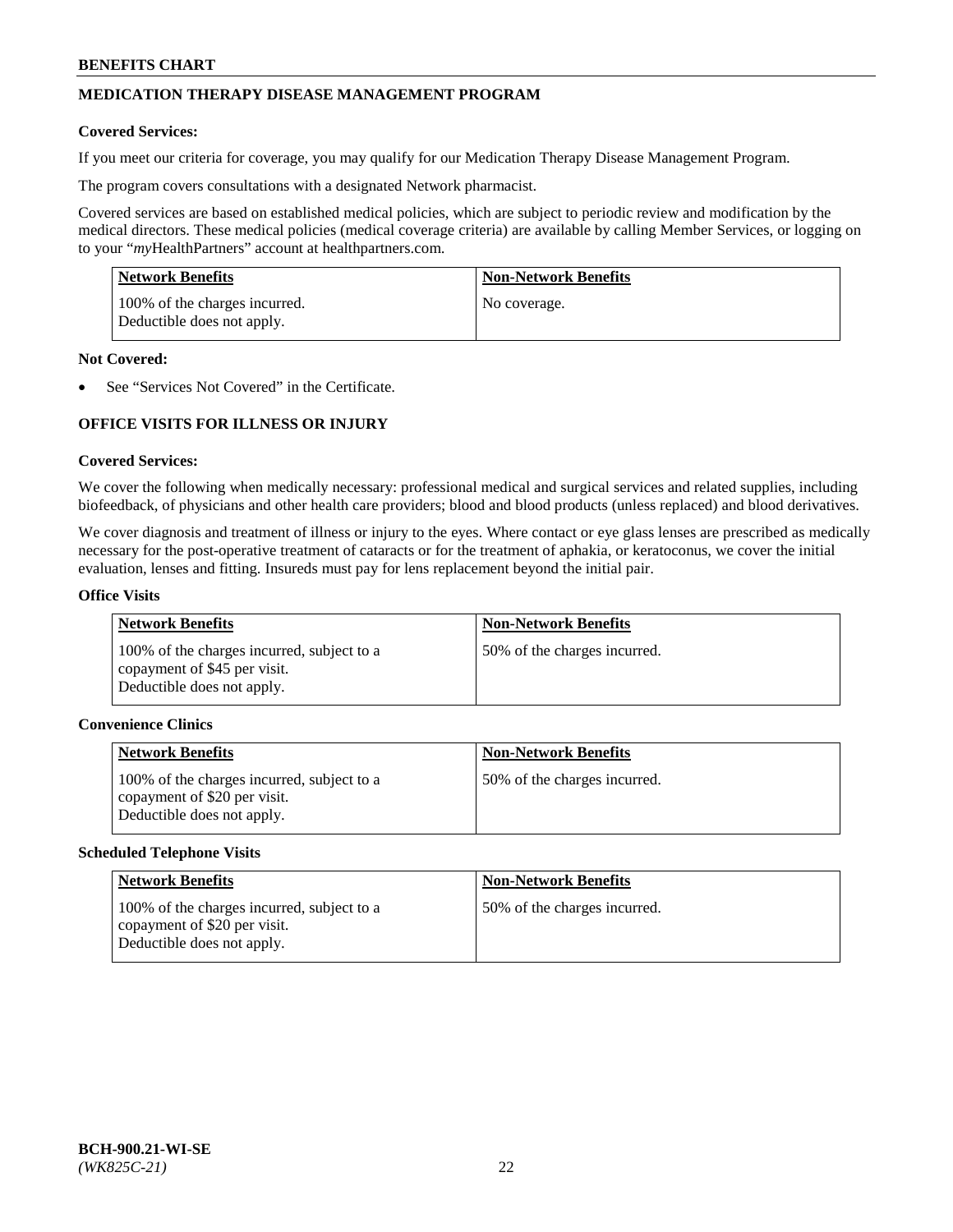## **E-Visits**

## **Access to Online Care through virtuwell a[t virtuwell.com](https://www.virtuwell.com/)**

| Network Benefits                                            | <b>Non-Network Benefits</b> |
|-------------------------------------------------------------|-----------------------------|
| 100% of the charges incurred.<br>Deductible does not apply. | Not applicable.             |

## **All Other E-Visits**

| <b>Network Benefits</b>                                                                                  | <b>Non-Network Benefits</b>  |
|----------------------------------------------------------------------------------------------------------|------------------------------|
| 100% of the charges incurred, subject to a<br>copayment of \$20 per visit.<br>Deductible does not apply. | 50% of the charges incurred. |

## **Injections Administered in a Physician's Office, other than immunizations**

## **Allergy Injections**

| Network Benefits                                                                                                  | <b>Non-Network Benefits</b>  |
|-------------------------------------------------------------------------------------------------------------------|------------------------------|
| 100% of the charges incurred, subject to a<br>copayment of \$2 per date of service.<br>Deductible does not apply. | 50% of the charges incurred. |

#### **All Other Injections**

| <b>Network Benefits</b>                                                                                           | <b>Non-Network Benefits</b>  |
|-------------------------------------------------------------------------------------------------------------------|------------------------------|
| 100% of the charges incurred, subject to a<br>copayment of \$2 per date of service.<br>Deductible does not apply. | 50% of the charges incurred. |

#### **Not Covered:**

- Court ordered treatment, except as described in this Benefits Chart. Any resulting court ordered treatment for mental health services will be subject to the Certificate's requirement for medical necessity.
- See "Services Not Covered" in the Certificate.

## **PEDIATRIC EYEWEAR**

## **Covered Services:**

We cover pediatric eyewear for children under age 19, subject to our medical coverage criteria. Coverage under this provision will continue until the end of the month in which the child turns age 19. These medical policies (medical coverage criteria) are available by calling Member Services, or logging on to your "*my*HealthPartners" account a[t healthpartners.com.](https://www.healthpartners.com/hp/index.html)

| Network Benefits             | <b>Non-Network Benefits</b> |
|------------------------------|-----------------------------|
| 70% of the charges incurred. | No coverage.                |

Limited to one pair of eyeglasses (lenses and frames), or one pair of contact lenses per calendar year.

## **Not Covered:**

See "Services Not Covered" in the Certificate.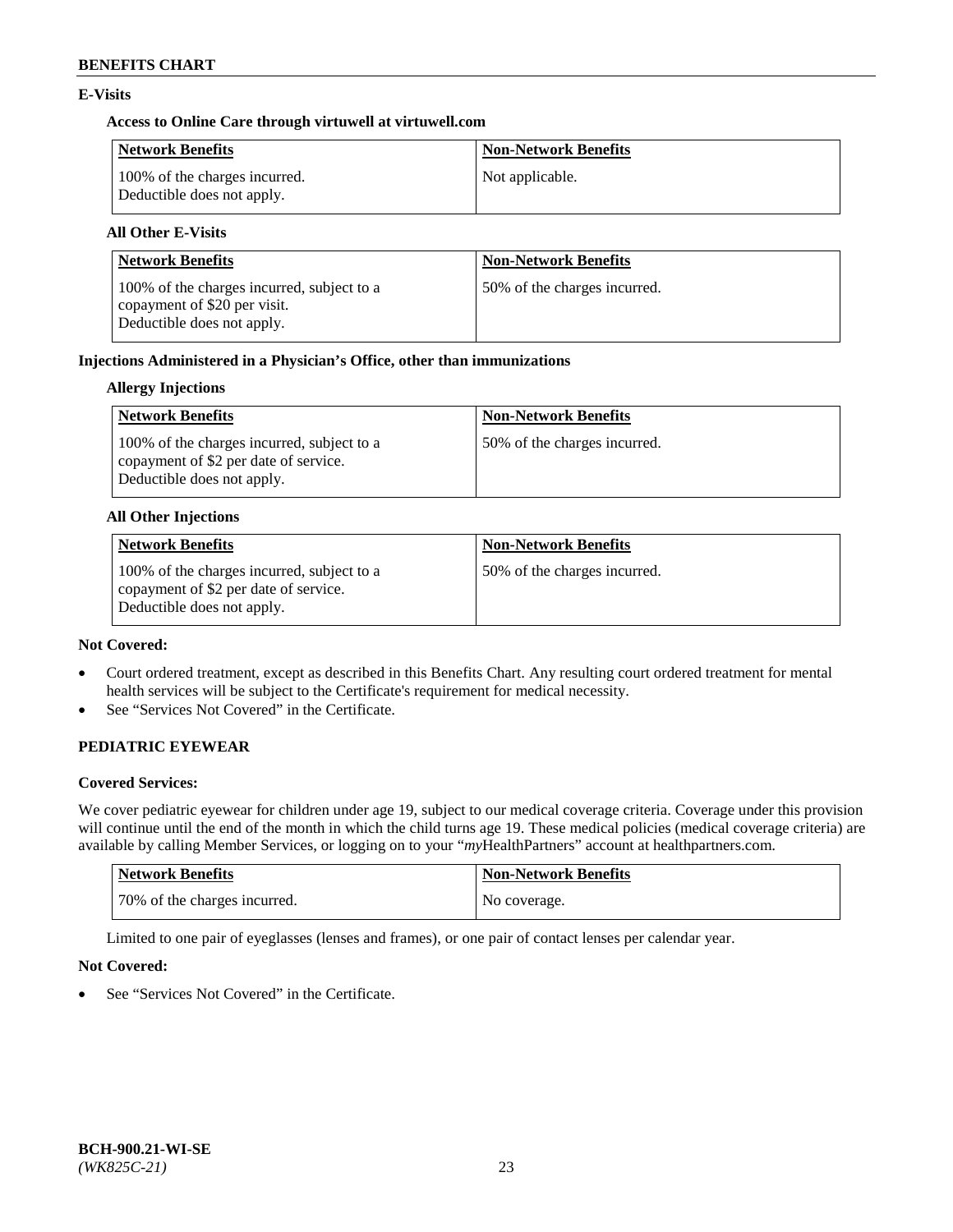## **PHYSICAL THERAPY, OCCUPATIONAL THERAPY, SPEECH THERAPY AND OTHER SPECIFIED THERAPIES**

## **Covered Services:**

We cover the following physical therapy, occupational therapy and speech therapy services:

- Medically necessary rehabilitative care to correct the effects of illness or injury.
- Habilitative care rendered for congenital, developmental or medical conditions which have significantly limited the successful initiation of normal speech and normal motor development.

Massage therapy which is performed in conjunction with other treatment/modalities by a physical or occupational therapist is part of a prescribed treatment plan and is not billed separately is covered.

We cover services provided in a clinic. To see the benefit level for inpatient hospital or skilled nursing facility services, see benefits under "Inpatient Hospital and Skilled Nursing Facility Services".

#### **Rehabilitative Care**

| <b>Network Benefits</b>                                                                                                                                                                                   | <b>Non-Network Benefits</b>                                                                                                   |
|-----------------------------------------------------------------------------------------------------------------------------------------------------------------------------------------------------------|-------------------------------------------------------------------------------------------------------------------------------|
| 100% of the charges incurred, subject to a<br>copayment of \$45 per visit.<br>Deductible does not apply.<br>Physical, Occupational and Speech Therapy are<br>limited to 20 visits each per calendar year. | 50% of the charges incurred.<br>Physical, Occupational and Speech Therapy are<br>limited to 20 visits each per calendar year. |

In addition to the services provided above, we cover a minimum of:

- 20 visits per calendar year for pulmonary rehabilitation therapy.
- 36 visits per calendar year for cardiac rehabilitation therapy.
- 30 visits per calendar year for post-cochlear implant aural therapy.
- 20 visits per calendar year for cognitive rehabilitation therapy.

The maximum number of visits is combined for Network Benefits and Non-Network Benefits.

## **Habilitative Services**

| <b>Network Benefits</b>                                                                                                                                                                                   | <b>Non-Network Benefits</b>                                                                                                   |
|-----------------------------------------------------------------------------------------------------------------------------------------------------------------------------------------------------------|-------------------------------------------------------------------------------------------------------------------------------|
| 100% of the charges incurred, subject to a<br>copayment of \$45 per visit.<br>Deductible does not apply.<br>Physical, Occupational and Speech Therapy are<br>limited to 20 visits each per calendar year. | 50% of the charges incurred.<br>Physical, Occupational and Speech Therapy are<br>limited to 20 visits each per calendar year. |

The maximum number of visits is combined for Network Benefits and Non-Network Benefits.

## **Not Covered:**

- Massage therapy for the purpose of comfort or convenience of the Insured.
- See "Services Not Covered" in the Certificate.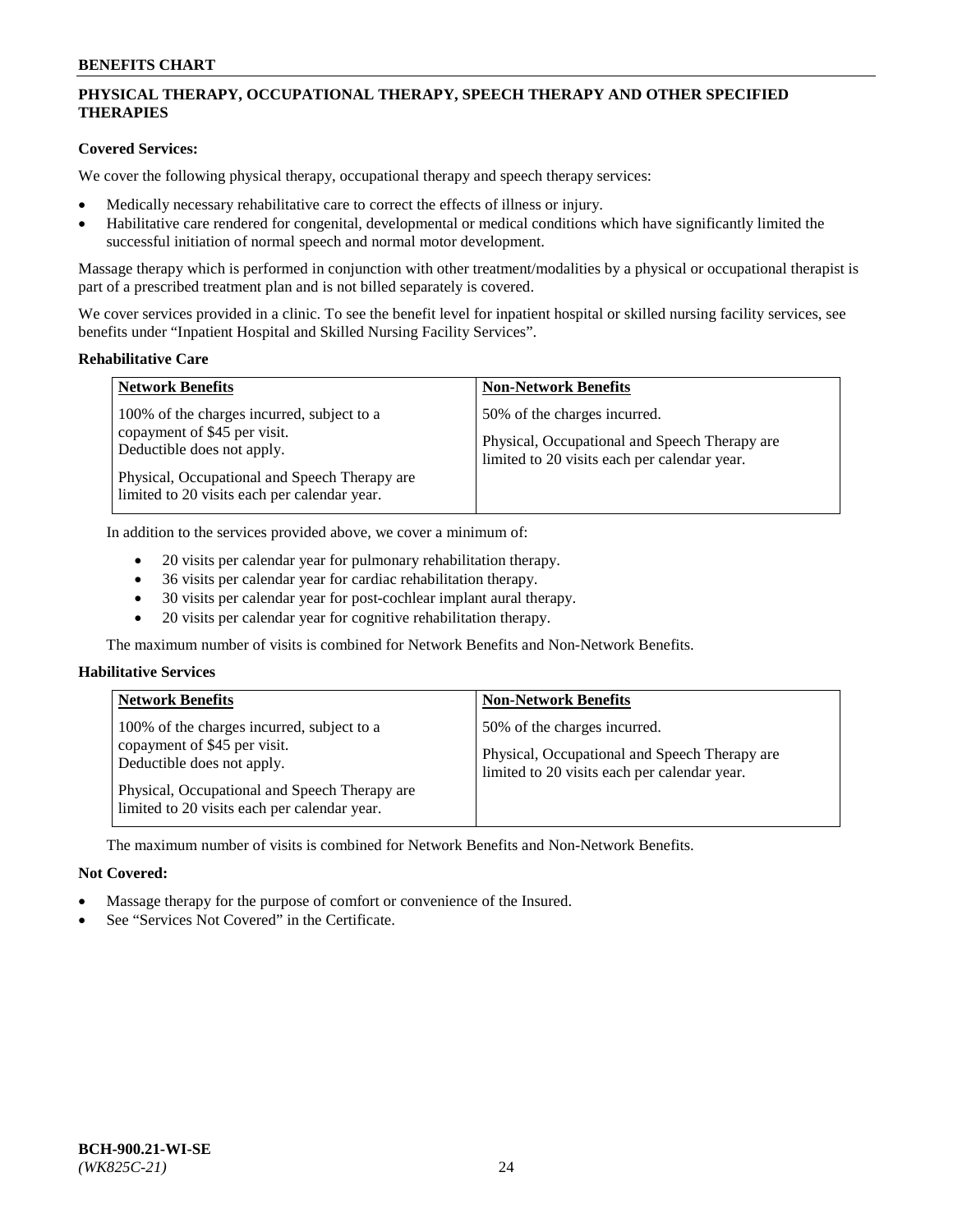## **PRESCRIPTION DRUG SERVICES**

### **Covered Services:**

We cover prescription drugs and medications that can be self-administered or are administered in a physician's office.

We will refill a prescription for eye drops covered under this Benefits Chart if the Insured requests a refill and the original prescription specified that additional quantities would be needed, providing the refill request does not exceed the quantities needed, and the following conditions are met:

- If the Insured requests a 30-day refill supply, the request must be made between 22 and 30 days of the later of (a) the original date that the prescription was distributed to the insured or (b) the date that the most recent refill was distributed to the Insured; or
- If the Insured requests a 90-day refill supply, the request must be made between 67 and 90 days of the later of (a) the original date that the prescription was distributed to the insured or (b) the date that the most recent refill was distributed to the Insured.

#### **For Network Benefits, drugs and medications must be obtained at a Network pharmacy.**

## **Outpatient Drugs (except as specified below)**

| <b>Network Benefits</b>                                                                                                                                                                                           | <b>Non-Network Benefits</b>  |
|-------------------------------------------------------------------------------------------------------------------------------------------------------------------------------------------------------------------|------------------------------|
| 100% of the charges incurred, subject to a copayment of<br>\$5 for generic low cost formulary drugs and 100% of<br>the charges incurred, subject to a copayment of \$25 for<br>generic high cost formulary drugs. | 50% of the charges incurred. |
| Brand name formulary drugs are covered at 100% of the<br>charges incurred, subject to a copayment of \$60.                                                                                                        |                              |
| In no event will your cost for a formulary insulin drug<br>exceed \$25.                                                                                                                                           |                              |
| Non-formulary drugs are covered at 100% of the<br>charges incurred, subject to a copayment of \$150.                                                                                                              |                              |
| Deductible does not apply.                                                                                                                                                                                        |                              |

**Oral chemotherapy drugs** are included on the Specialty Drug List. However, you pay the applicable outpatient drug copayment. As required by Wisconsin law, your maximum copayment will not be more than \$100 per prescription for a 31-day supply.

## **Mail Order Drugs**

| <b>Network Benefits</b>                                                                                                                                                                                                    | <b>Non-Network Benefits</b>           |
|----------------------------------------------------------------------------------------------------------------------------------------------------------------------------------------------------------------------------|---------------------------------------|
| For your convenience, you may also get up to a 93-day<br>supply of outpatient prescription drugs that can be self-<br>administered through the designated mail order service.                                              | See Network Mail Order Drugs Benefit. |
| New prescriptions to treat certain chronic conditions<br>and trial drugs will be limited to quantity limits<br>described at the end of this section. You will have to<br>pay one copayment for your initial 31-day supply. |                                       |
| Specialty Drugs are not available through the mail order<br>service.                                                                                                                                                       |                                       |

## **Tobacco Cessation Drugs are covered for all FDA approved tobacco cessation drugs**

| <b>Network Benefits</b>                                     | <b>Non-Network Benefits</b>  |
|-------------------------------------------------------------|------------------------------|
| 100% of the charges incurred.<br>Deductible does not apply. | 50% of the charges incurred. |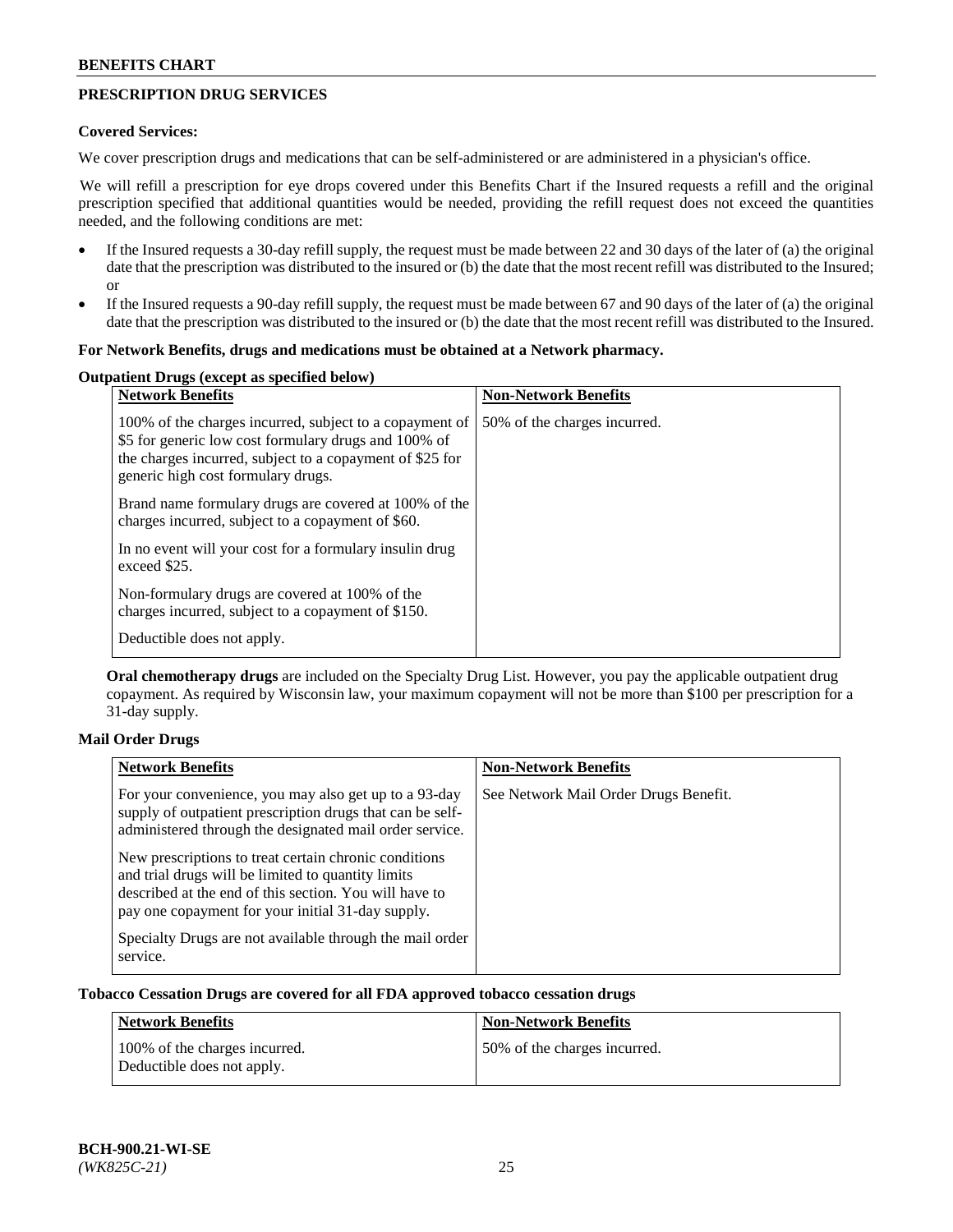## **Contraceptive Drugs**

| <b>Network Benefits</b>                                                                                                                                         | <b>Non-Network Benefits</b>  |
|-----------------------------------------------------------------------------------------------------------------------------------------------------------------|------------------------------|
| 100% of the charges incurred for formulary drugs.<br>Deductible does not apply.                                                                                 | 50% of the charges incurred. |
| If a physician requests that a non-formulary<br>contraceptive drug be dispensed as written, the drug<br>will be covered at 100%, not subject to the deductible. |                              |

## **Specialty Drugs which are Self-Administered**

| <b>Network Benefits</b>                                                                                              | <b>Non-Network Benefits</b> |
|----------------------------------------------------------------------------------------------------------------------|-----------------------------|
| 80% of the charges incurred.<br>Deductible does not apply.                                                           | No coverage.                |
| Specialty Drugs are limited to drugs on the Specialty<br>Drug List and must be obtained from a designated<br>vendor. |                             |

**Oral chemotherapy drugs** are included on the Specialty Drug List. However, you pay the applicable outpatient drug copayment. As required by Wisconsin law, your maximum copayment will not be more than \$100 per prescription for a 31-day supply.

## **Limitations:**

- Certain drugs may require prior authorization as indicated on the formulary. HealthPartners may require prior authorization for the drug and also the site where the drug will be provided. Certain drugs are subject to our utilization review process and quantity limits.
- Certain non-formulary drugs require prior authorization. In addition, certain drugs may be subject to any quantity limits applied as part of our trial program.
- If an Insured requests a brand name drug when there is a generic equivalent, the brand name drug will be covered up to the charge that would apply to the generic drug, minus any required copayment. If a physician requests that a brand name drug be dispensed as written, the drug will be paid at the non-formulary benefit.
- We may require insureds to try over-the-counter (OTC) drug alternatives before approving more costly formulary prescription drugs.
- Unless otherwise specified in the Prescription Drug Services" section, you may receive up to a 31-day supply per prescription.
- A 93-day supply will be covered and dispensed only at pharmacies that participate in our extended day supply program.
- New prescriptions to treat certain chronic conditions are limited to a 31-day supply.
- No more than a 31-day supply of specialty drugs will be covered and dispensed at a time unless it's a manufacturer supplied drug that cannot be split that supplies the member with more than a 31-day supply.
- If a copayment is required, you must pay one copayment for each 31-day supply, or portion thereof. **Not Covered:**
- Replacement of prescription drugs, medications, equipment and supplies due to loss, damage or theft.
- Nonprescription (over-the-counter) drugs or medications, including, but not limited to, vitamins, supplements, homeopathic remedies, and non-FDA approved drugs, unless listed on the formulary and prescribed by a physician or legally authorized health care provider under applicable state and federal law. This exclusion does not include over-thecounter contraceptives for women as allowed under the Affordable Care Act when the Insured obtains a prescription for the item. In addition, if the Insured obtains a prescription, this exclusion does not include aspirin to prevent cardiovascular disease for men and women of certain ages; folic acid supplements for women who may become pregnant; fluoride chemoprevention supplements for children without fluoride in their water source; and iron supplements for children age 6-12 who are at risk for anemia.
- All drugs for the treatment of sexual dysfunction.
- All drugs for the treatment of growth deficiency.
- All drugs for the treatment of infertility.
- Medical cannabis.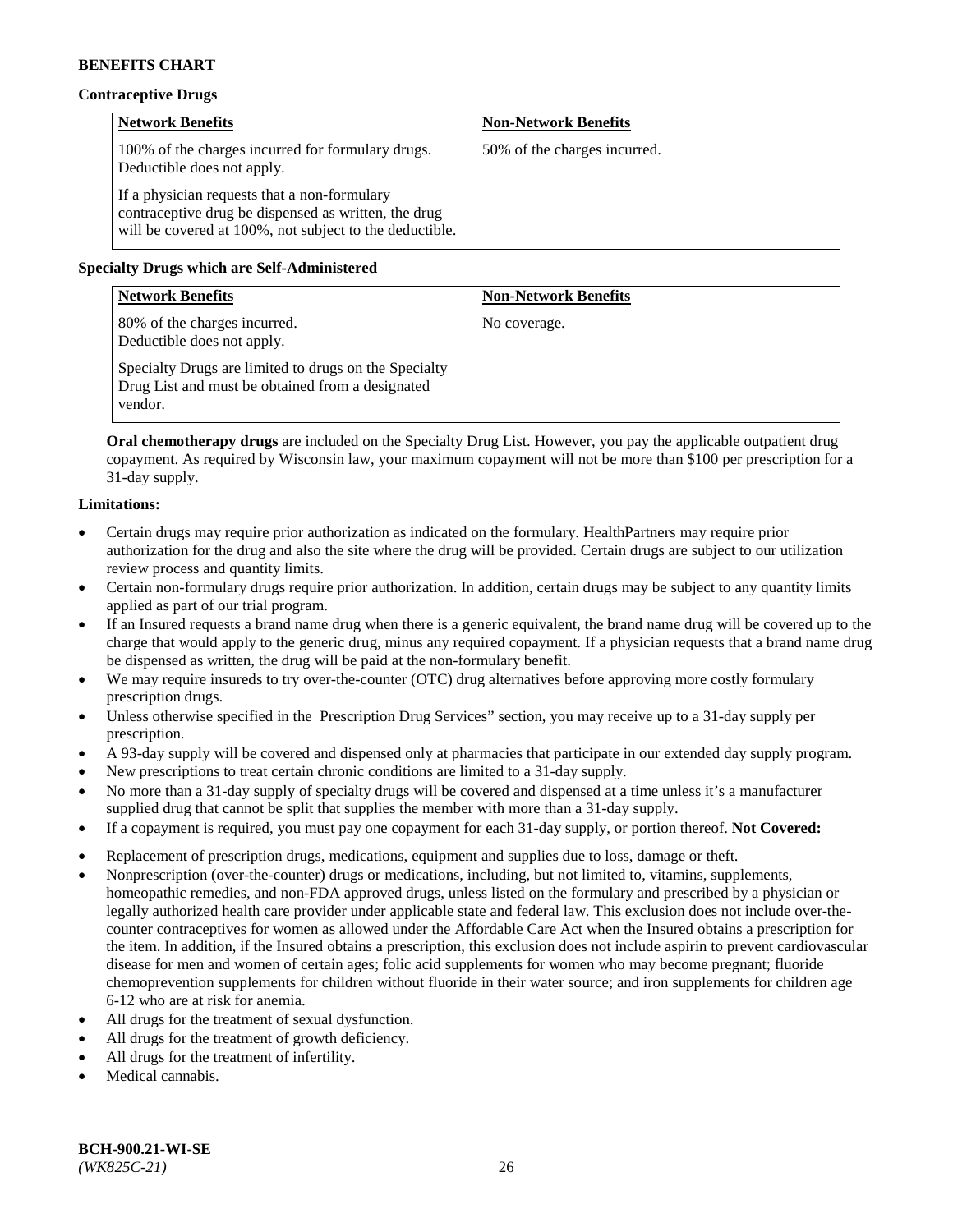- Drugs on the Excluded Drug List. The Excluded Drug List includes select drugs within a therapy class that are not eligible for coverage. This includes drugs that may be excluded for certain indications. The Excluded Drug List is available at [healthpartners.com.](http://www.healthpartners.com/)
- Drugs that are newly approved by the FDA until they are reviewed and approved by HealthPartners Pharmacy and Therapeutics Committee.
- Medical devices approved by the FDA will not be covered under the Prescription Drug Services section unless they are on our formulary. Covered medical devices are generally submitted and reimbursed under your medical benefits.
- See "Services Not Covered" in the Certificate.

## **PREVENTIVE SERVICES**

#### **Applicable Definitions:**

**Routine Preventive Services** are routine health care services that include screenings, check-ups and counseling to prevent illness, disease or other health problems before symptoms occur.

**Diagnostic Services** are services to help a provider understand your symptoms, diagnose illness and decide what treatment may be needed. They may be the same services that are listed as preventive services, but they are being used as diagnostic services. Your provider will determine if these services are preventive or diagnostic. These services are not preventive if received as part of a visit to diagnose, manage or maintain an acute or chronic medical condition, illness or injury. When that occurs, unless otherwise indicated below, standard deductibles, copayments or coinsurance apply.

#### **Covered Services:**

We cover preventive services that meet any of the requirements under the Affordable Care Act (ACA) shown in the bulleted items below. These preventive services are covered at 100% under the Network Benefits with no deductible, copayments or coinsurance. (If a preventive service is not required by the ACA and it is covered at a lower benefit level, it will be specified below.) Preventive benefits mandated under the ACA are subject to periodic review and modification. Changes would be effective in accordance with the federal rules. Preventive services mandated by the ACA include:

- Evidence-based items or services that have in effect a rating of A or B in the current recommendations of the United States Preventive Services Task Force with respect to the individual;
- Immunizations for routine use in children, adolescents, and adults that have in effect a recommendation from the Advisory Committee on Immunization Practices of the Centers for Disease Control and Prevention with respect to the individual;
- With respect to infants, children, and adolescents, evidence-informed preventive care and screenings provided for in comprehensive guidelines supported by the Health Resources and Services Administration; and
- With respect to women, preventive care and screenings provided for in comprehensive guidelines supported by the Health Resources and Services Administration.

Covered services are based on established medical policies, which are subject to periodic review and modification by the medical or dental directors. These medical policies (medical coverage criteria) are available by calling Member Services, or logging on to your "*my*HealthPartners" account at [healthpartners.com.](https://www.healthpartners.com/hp/index.html)

#### **ACA and state mandated preventive services are covered as follows:**

**Routine Health Exams and Periodic Health Assessments.** A physician or health care provider will counsel you as to how often health assessments are needed based on age, sex and health status. This includes screening and counseling for tobacco cessation and all FDA approved tobacco cessation medications including over-the-counter drugs (as shown in the Prescription Drug Services section).

| Network Benefits                                            | <b>Non-Network Benefits</b>  |
|-------------------------------------------------------------|------------------------------|
| 100% of the charges incurred.<br>Deductible does not apply. | 50% of the charges incurred. |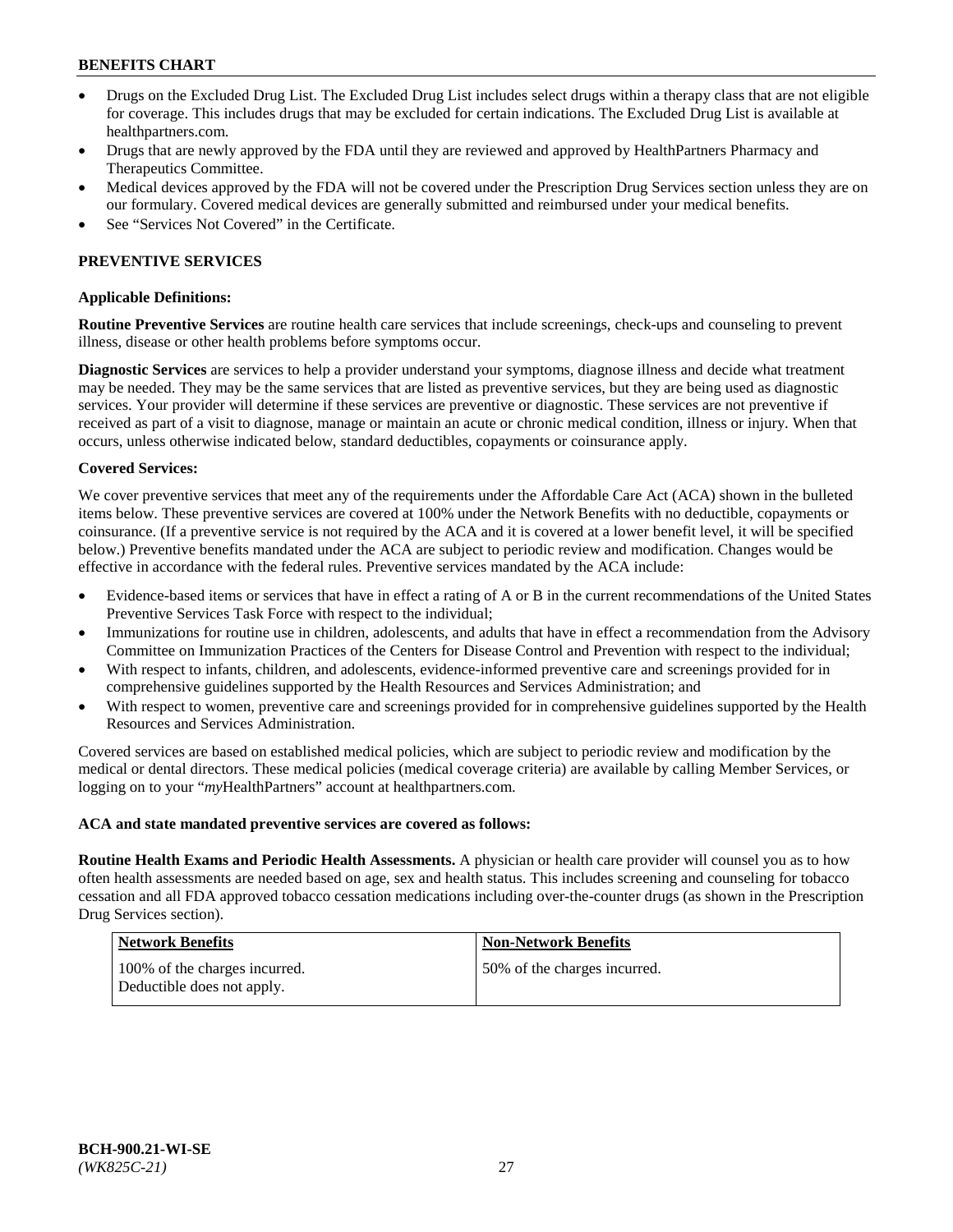**Child Health Supervision Services.** This includes pediatric preventive services such as newborn screenings, appropriate immunizations, developmental assessments and laboratory services appropriate to the age of the child from birth to 72 months and appropriate immunizations to age 18.

| <b>Network Benefits</b>                                     | <b>Non-Network Benefits</b>  |
|-------------------------------------------------------------|------------------------------|
| 100% of the charges incurred.<br>Deductible does not apply. | 50% of the charges incurred. |

### **Routine Prenatal Care and Exams**

| Network Benefits                                            | <b>Non-Network Benefits</b>  |
|-------------------------------------------------------------|------------------------------|
| 100% of the charges incurred.<br>Deductible does not apply. | 50% of the charges incurred. |

**Routine Postnatal Care.** This includes health exams, assessments, education and counseling relating to the period immediately after childbirth.

| Network Benefits                                            | <b>Non-Network Benefits</b>  |
|-------------------------------------------------------------|------------------------------|
| 100% of the charges incurred.<br>Deductible does not apply. | 50% of the charges incurred. |

**Routine Screening Procedures for Cancer.** This includes colorectal screening starting at age 50 and under age 50 for people at high risk of colorectal cancer. This also includes cancer screenings recommended by the USPSTF with an A or B rating. Women's preventive health services below describe additional routine screening procedures for cancer.

| <b>Network Benefits</b>                                     | <b>Non-Network Benefits</b>   |
|-------------------------------------------------------------|-------------------------------|
| 100% of the charges incurred.<br>Deductible does not apply. | 150% of the charges incurred. |

**Professional Voluntary Family Planning Services.** This includes services to prevent or delay a pregnancy, including counseling and education. Services must be provided by a licensed provider.

| <b>Network Benefits</b>                                     | <b>Non-Network Benefits</b>  |
|-------------------------------------------------------------|------------------------------|
| 100% of the charges incurred.<br>Deductible does not apply. | 50% of the charges incurred. |

#### **Adult Immunizations**

| Network Benefits                                            | <b>Non-Network Benefits</b>   |
|-------------------------------------------------------------|-------------------------------|
| 100% of the charges incurred.<br>Deductible does not apply. | 150% of the charges incurred. |

**Women's Preventive Health Services.** This includes mammograms, screenings for cervical cancer (pap smears), breast pumps, human papillomavirus (HPV) testing, counseling for sexually transmitted infections, counseling and screening for human immunodeficiency virus (HIV), and all FDA approved contraceptive methods as prescribed by a doctor, sterilization procedures, education and counseling (see the Prescription Drug Services section for coverage of oral contraceptive drugs). We also provide genetic screening for BRCA if someone in your family has the gene or you have a diagnosis of cancer.

The U.S. Preventive Services Task Force (USPSTF) recommends screening mammography, with or without clinical breast examination (CBE), every 1-2 years for women aged 40 and older. For women age 50 and older, we cover an annual mammogram.

| <b>Network Benefits</b>                                     | Non-Network Benefits         |
|-------------------------------------------------------------|------------------------------|
| 100% of the charges incurred.<br>Deductible does not apply. | 50% of the charges incurred. |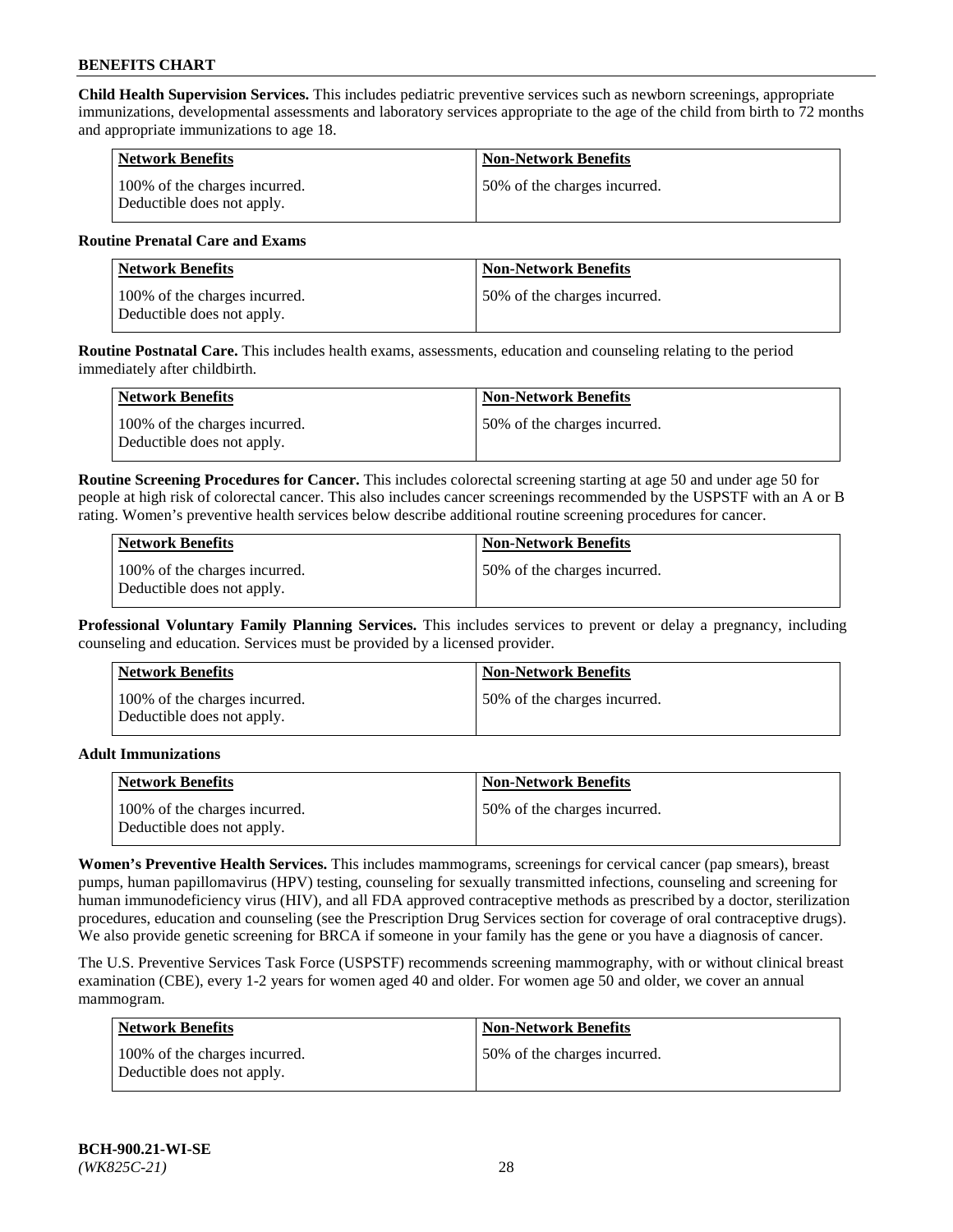**Obesity Screening and Management.** We cover obesity screening and counseling for all ages during a routine preventive care exam. If you are age 18 or older and have a body mass index of 30 or more, we also cover intensive obesity management to help you lose weight. Your primary care doctor can coordinate these services.

| <b>Network Benefits</b>                                     | <b>Non-Network Benefits</b>  |
|-------------------------------------------------------------|------------------------------|
| 100% of the charges incurred.<br>Deductible does not apply. | 50% of the charges incurred. |

**Preventive Medications.** We cover preventive medications currently recommended by USPSTF with an A or B rating if they are prescribed by your medical provider and they are listed on our formulary. Preventive medications are subject to periodic review and modification. Changes would be effective in accordance with the federal rules and reflected in our current medical coverage criteria for preventive care services.

| <b>Network Benefits</b>                                     | <b>Non-Network Benefits</b>  |
|-------------------------------------------------------------|------------------------------|
| 100% of the charges incurred.<br>Deductible does not apply. | 50% of the charges incurred. |

### **In addition to any ACA or state mandated preventive services referenced above, we cover the following eligible services:**

## **Routine Eye and Hearing Exams**

| <b>Network Benefits</b>                                     | <b>Non-Network Benefits</b>  |
|-------------------------------------------------------------|------------------------------|
| 100% of the charges incurred.<br>Deductible does not apply. | 50% of the charges incurred. |

**Ovarian Cancer Surveillance Test for Women who are at Risk.** "At risk for ovarian cancer" means (1) having a family history that includes any of the following: one or more first-degree or second-degree relatives with ovarian cancer, clusters of female relatives with breast cancer or nonpolyposis colorectal cancer; or (2) testing positive for BRCA1 or BRCA2 mutations. "Surveillance test for ovarian cancer" means annual screening using CA-125 serum tumor marker testing, transvaginal ultrasound, pelvic examination or other proven ovarian screening tests currently being evaluated by the federal Food and Drug Administration or by the National Cancer Institute.

| <b>Network Benefits</b>                               | <b>Non-Network Benefits</b>                           |
|-------------------------------------------------------|-------------------------------------------------------|
| Coverage level is same as corresponding Network       | Coverage level is same as corresponding Non-Network   |
| Benefits, depending on type of service provided, such | Benefits, depending on type of service provided, such |
| as Diagnostic Imaging Services, Laboratory Services   | as Diagnostic Imaging Services, Laboratory Services   |
| or Office Visits for Illness or Injury, or Preventive | or Office Visits for Illness or Injury, or Preventive |
| Services.                                             | Services.                                             |

## **Limitations:**

• Services are not preventive if received as part of a visit to diagnose, manage or maintain an acute or chronic medical condition, illness or injury. When that occurs, unless otherwise indicated above, standard deductibles, copayments or coinsurance apply.

## **Not Covered:**

See "Services Not Covered" in the Certificate.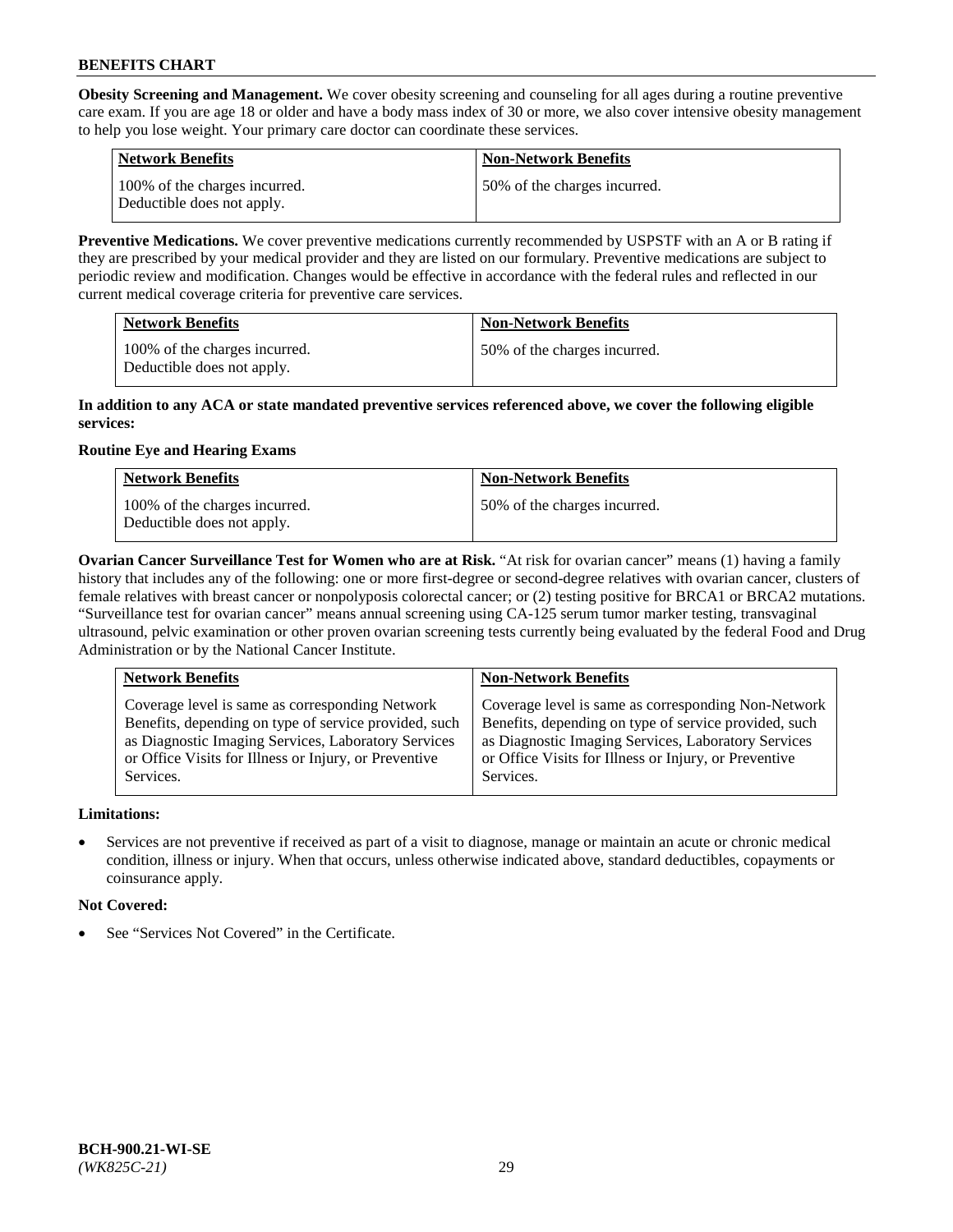## **TRANSPLANT SERVICES**

#### **Applicable Definitions:**

**Autologous.** This is when the source of cells is from the individual's own marrow or stem cells.

**Allogeneic.** This is when the source of cells is from a related or unrelated donor's marrow or stem cells.

**Allogeneic Bone Marrow Transplant.** This is when the bone marrow is harvested from the related or unrelated donor and stored. The patient undergoes treatment which includes tumor ablation with high-dose chemotherapy and/or radiation. The bone marrow is reinfused (transplanted).

**Autologous Bone Marrow Transplant.** This is when the bone marrow is harvested from the individual and stored. The patient undergoes treatment which includes tumor ablation with high-dose chemotherapy and/or radiation. The bone marrow is reinfused (transplanted).

**Autologous/Allogeneic Stem Cell Support.** This is a treatment process that includes stem cell harvest from either bone marrow or peripheral blood, tumor ablation with high-dose chemotherapy and/or radiation, stem cell reinfusion, and related care. Autologous/allogeneic bone marrow transplantation and high dose chemotherapy with peripheral stem cell rescue/support are considered to be autologous/allogeneic stem cell support.

**Designated Transplant Center.** This is any health care provider, group or association of health care providers designated by us to provide services, supplies or drugs for specified transplants for our Insureds.

**Transplant Services.** This is transplantation (including retransplants) of the human organs or tissue listed below, including all related post-surgical treatment, follow-up care and drugs and multiple transplants for a related cause. Transplant services do not include other organ or tissue transplants or surgical implantation of mechanical devices functioning as a human organ, except surgical implantation of an FDA approved Ventricular Assist Device (VAD) or total artificial heart, functioning as a temporary bridge to heart transplantation.

Prior authorization is required prior to consultation to support coordination of care and benefits.

#### **Covered Services:**

We cover eligible transplant services (as defined above) while you are covered under the Certificate. Transplants that will be considered for coverage are limited to the following:

- Kidney transplants for end-stage disease.
- Cornea transplants for end-stage disease.
- Heart transplants for end-stage disease.
- Lung transplants or heart/lung transplants for: (1) primary pulmonary hypertension; (2) Eisenmenger's syndrome; (3) endstage pulmonary fibrosis; (4) alpha 1 antitrypsin disease; (5) cystic fibrosis; and (6) emphysema.
- Liver transplants for: (1) biliary atresia in children; (2) primary biliary cirrhosis; (3) post-acute viral infection (including hepatitis A, hepatitis B antigen e negative and hepatitis C) causing acute atrophy or post-necrotic cirrhosis; (4) primary sclerosing cholangitis; (5) alcoholic cirrhosis; and (6) hepatocellular carcinoma.
- Allogeneic bone marrow transplants or peripheral stem cell support associated with high dose chemotherapy for: (1) acute myelogenous leukemia; (2) acute lymphocytic leukemia; (3) chronic myelogenous leukemia; (4) severe combined immunodeficiency disease; (5) Wiskott-Aldrich syndrome; (6) aplastic anemia; (7) sickle cell anemia; (8) non-relapsed or relapsed non-Hodgkin's lymphoma; (9) multiple myeloma; and (10) testicular cancer.
- Autologous bone marrow transplants or peripheral stem cell support associated with high-dose chemotherapy for: (1) acute leukemias; (2) non-Hodgkin's lymphoma; (3) Hodgkin's disease; (4) Burkitt's lymphoma; (5) neuroblastoma; (6) multiple myeloma; (7) chronic myelogenous leukemia; and (8) non-relapsed non-Hodgkin's lymphoma.
- Pancreas transplants for simultaneous pancreas-kidney transplants for diabetes, pancreas after kidney, living related segmental simultaneous pancreas kidney transplantation and pancreas transplant alone.

To receive Network Benefits, charges for transplant services must be incurred at a Designated Transplant Center.

The transplant-related treatment provided, including expenses incurred for directly related donor services, shall be subject to and in accordance with the provisions, limitations, maximums and other terms of the Certificate.

Medical and hospital expenses of the donor are covered only when the recipient is an Insured and the transplant and directly related donor expenses have been prior authorized for coverage. Treatment of medical complications that may occur to the donor are not covered. Donors are not considered Insureds, and are therefore not eligible for the rights afforded to Insureds under the Certificate.